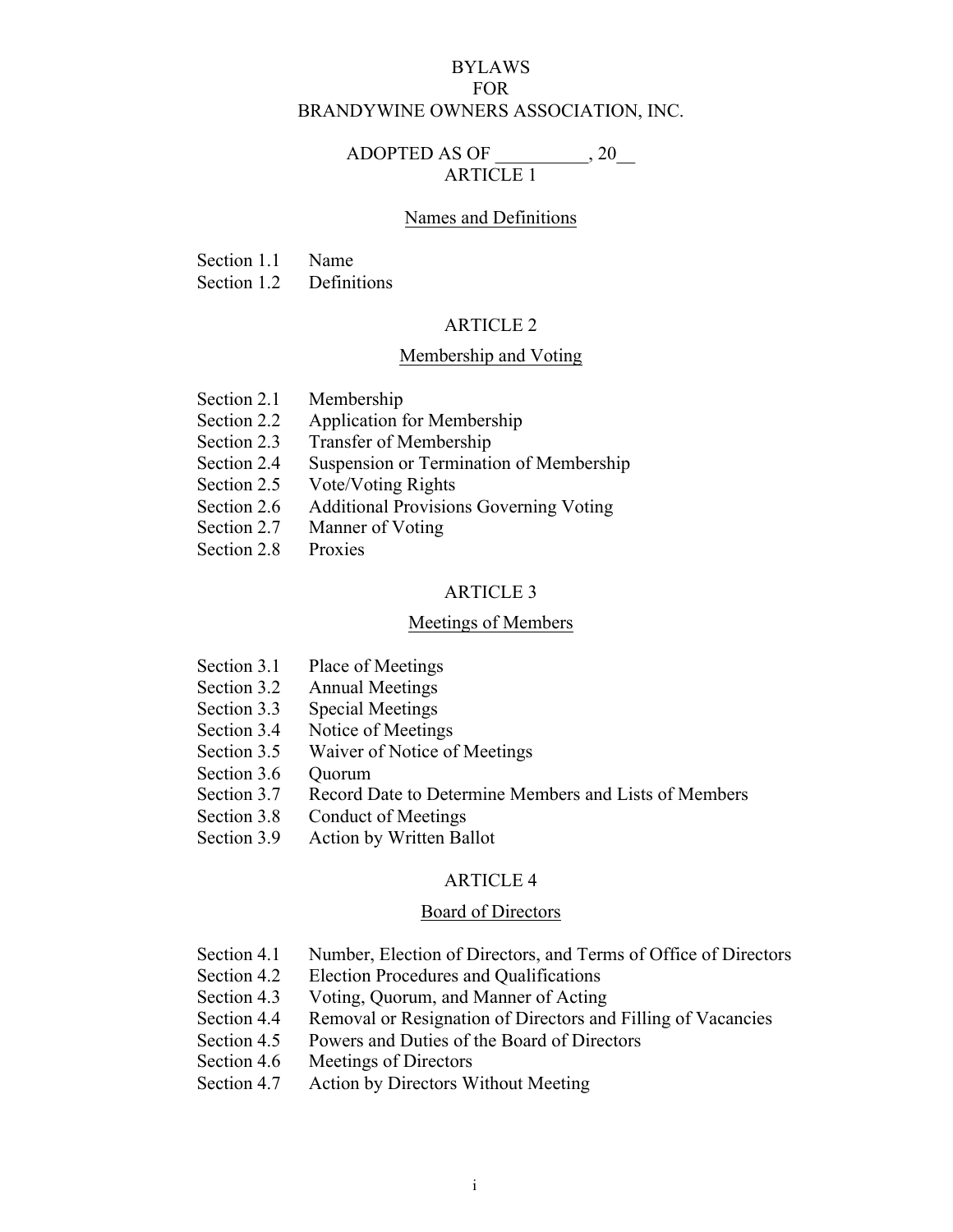## Managing Agent

| Section 5.1             | Compensation   |
|-------------------------|----------------|
| $\Gamma$ cotion $\zeta$ | D <sub>u</sub> |

#### Section 5.2 Duties

## ARTICLE 6

#### **Officers**

- Section 6.1 Designation and Duties of Officers
- Section 6.2 Election of Officers
- Section 6.3 Removal and Resignation
- Section 6.4 Vacancies
- Section 6.5 President
- Section 6.6 Vice President
- Section 6.7 Secretary
- Section 6.8 Assistant Secretary
- Section 6.9 Treasurer
- Section 6.10 Assistant Treasurer

# ARTICLE 7

## **Committees**

- Section 7.1 Nominations Committee
- Section 7.2 Architectural Control Committee
- Section 7.3 Committees of the Board of Directors
- Section 7.4 Other Committees

# ARTICLE 8

## Indemnification, Enforcement, and Other Officer and Director Issues

- Section 8.1 Execution of Documents
- Section 8.2 Indemnification
- Section 8.3 Compensation of Directors and Officers
- Section 8.4 Enforcement

## ARTICLE 9

#### Books and Records

- Section 9.1 Maintenance of Books and Records and Financial Review
- Section 9.2 Availability
- Section 9.3 Accounting Report
- Section 9.4 Fiscal Year
- Section 9.5 Seal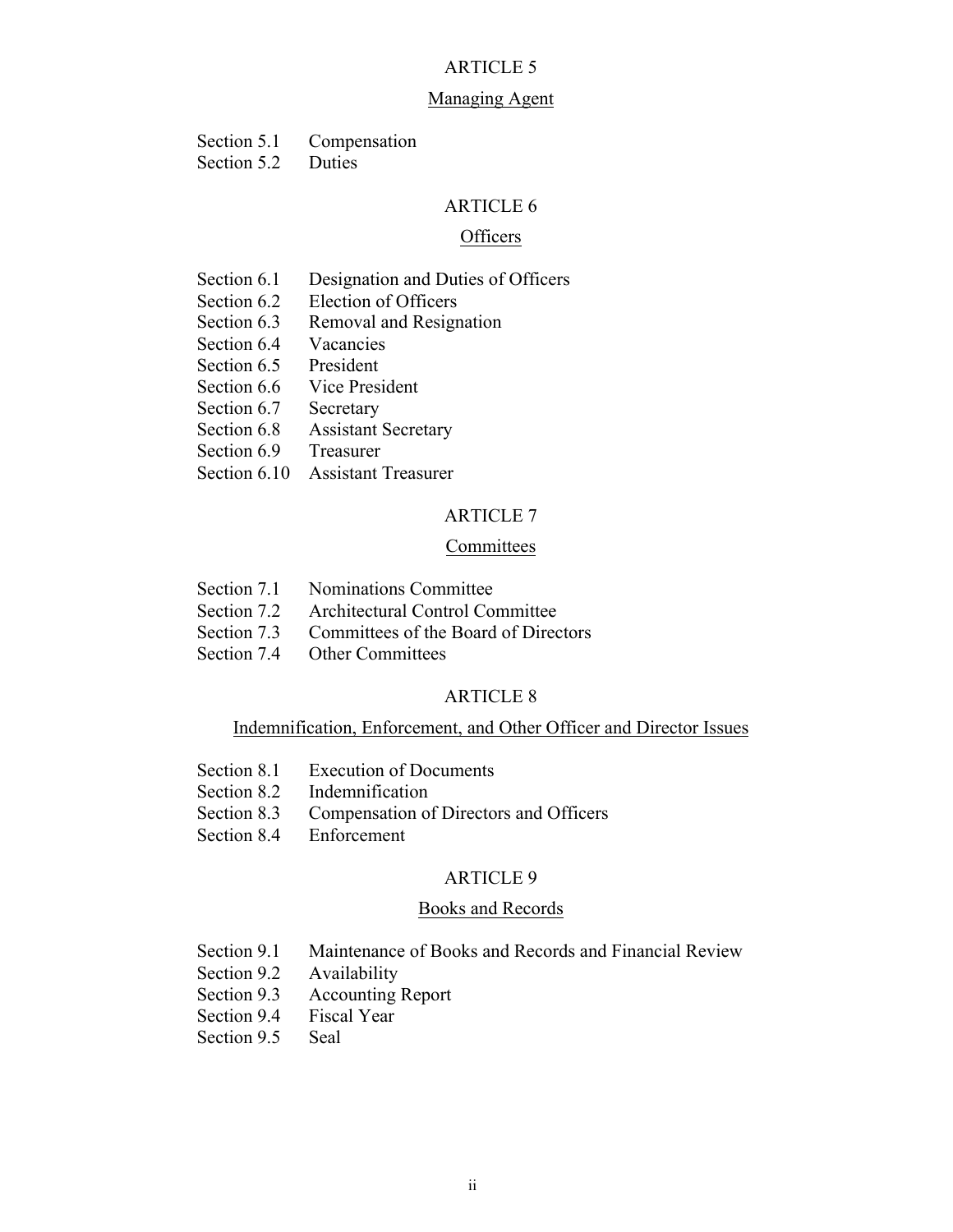**Notices** 

ARTICLE 11

Amendments to Bylaws

ARTICLE 12

**Priority**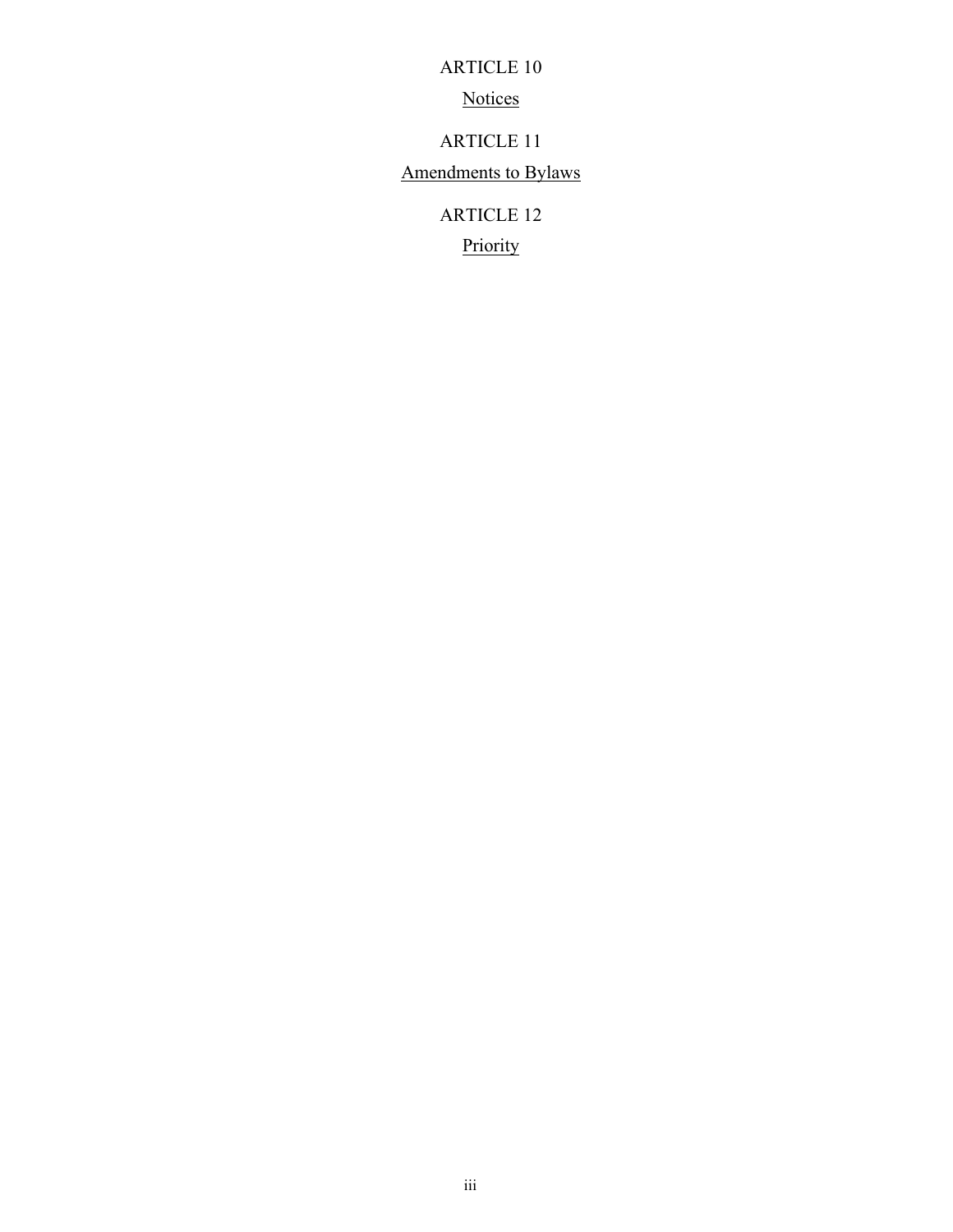# BYLAWS FOR BRANDYWINE OWNERS ASSOCIATION, INC.

# ARTICLE 1

## NAME AND DEFINITIONS

Section 1.1. Name. The name of the association shall be Brandywine Owners Association, Inc. (the "Association").

Section 1.2. Definitions. Terms specifically defined in the Declaration of Covenants, Conditions, and Restrictions for Brandywine Bay Development, as same may be amended from time to time, and including all attachments (hereinafter referred to as the "Declaration") shall have the same meaning in these Bylaws, unless the context shall otherwise prohibit. (The term "Bylaws" as used herein shall include any amendments made, from time to time, to the Bylaws). The term "Association Documents" shall mean, collectively, the Articles of Incorporation of the Association, these Bylaws, the Declaration of the Association, and any Rules and Regulations adopted by the Board, all as may be amended, restated, and revised from time to time. Any exhibit or amendment to an Association Document shall be considered a part of that document.

# ARTICLE 2

### MEMBERSHIP AND VOTING

Section 2.1. Membership. The Owner or Owners automatically shall become members of the Association upon such Person's acquisition of an ownership interest in title to any Lot and may become a member in no other manner. No Person holding a lien, mortgage, or other encumbrance upon any Lot shall be entitled, by virtue of such lien, mortgage, or encumbrance, to membership in the Association or to any of the rights or privileges of such membership.

Section 2.2. Application for Membership. Application for membership shall consist of notice to the Association that the applicant has acquired title to a Lot.

Section 2.3. Transfer of Membership. Memberships are not transferable. Membership occurs only upon the occurrence of those events set out in this Article and the Declaration.

Section 2.4. Suspension or Termination of Membership. The membership rights of a member shall not be suspended so long as the Person continues to hold title to a Lot, is not in violation of any provision of the Declaration, these Bylaws, and any rule or regulation adopted by the Association, and is not in arrears in the payment of any assessment. The membership of any Owner or Owners in the Association shall terminate automatically upon such Owner or Owners being divested of such Person's ownership interest in the title to a Lot, regardless of the means by which such ownership may be divested.

Section 2.5. Vote/Voting Rights. Each Owner(s) (collectively, if applicable) shall have the vote specified in the Declaration, Articles, or these Bylaws. Members shall each be entitled to one (1) vote for each Lot owned; Members shall be entitled to vote on all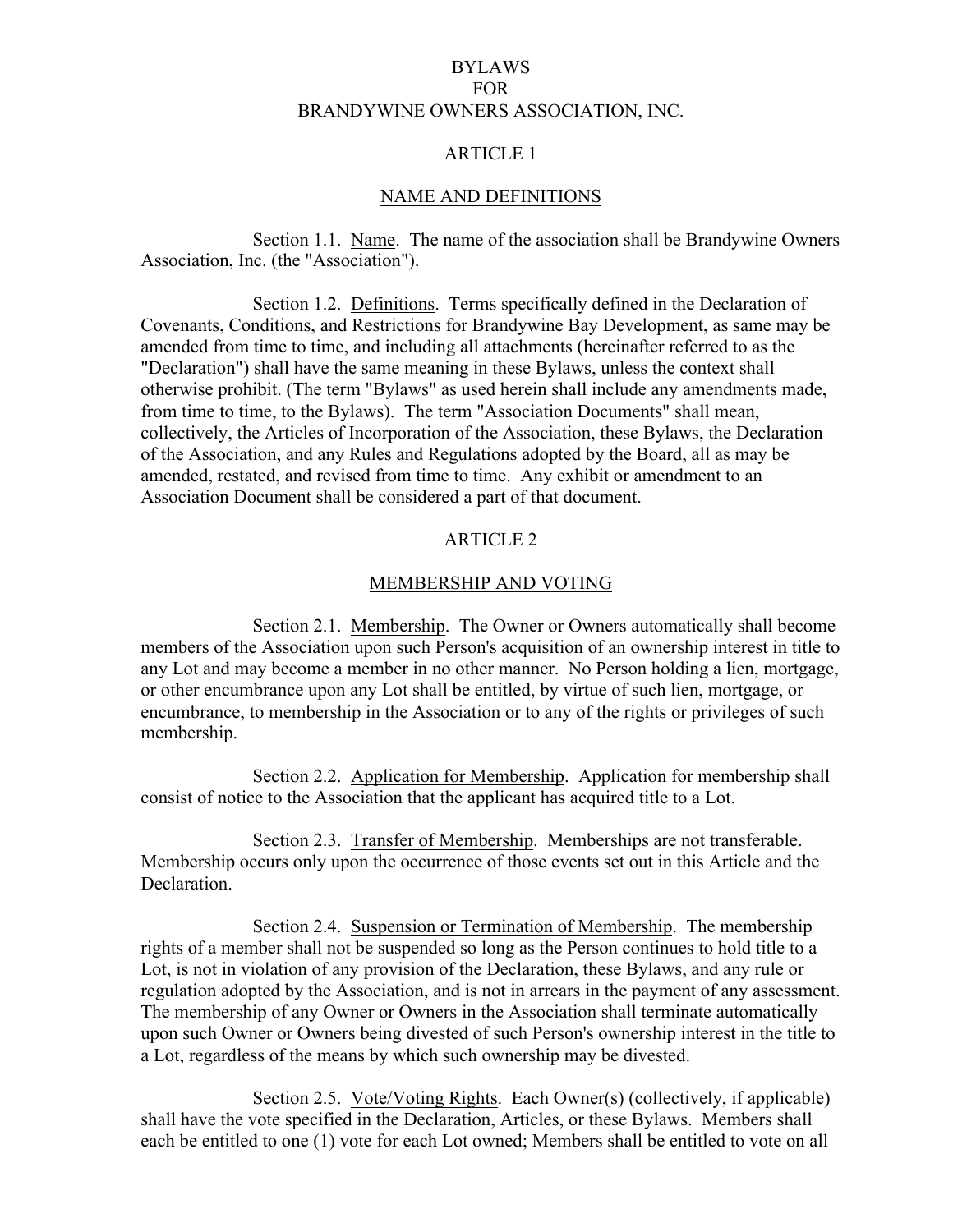matters as to which members may be entitled to vote under the North Carolina Nonprofit Corporation Act and the North Carolina Planned Community Act, unless specifically provided otherwise in these Bylaws, the Articles of Incorporation, or the Declaration. In addition, members shall have any voting rights as may be specified in the Declaration. Except as specifically stated in Section 2.6 of these Bylaws, the voting rights of members of the Association shall be as set forth in N.C. Gen. Stat. § 47F-3-110.

# Section 2.6. Additional Provisions Governing Voting.

(a) Association Votes. If the Association is an owner of a Lot, the Association shall not cast the vote appurtenant to such Lot, nor shall any such vote be counted for the purpose of establishing a quorum.

(b) Multiple-Person Owners. In the event that any Lot, allowable living unit, or constructed living unit is owned by more than one Person, and if only one of such Person is present at a meeting of the Association, that Person so present shall be entitled to cast the vote(s) for that Lot, allowable living unit, or constructed living unit. If more than one of such Persons is present, the vote(s) appurtenant to that Lot, allowable living unit, or constructed living unit shall be cast only in accordance with unanimous agreement of such Persons who are present at the meeting and such agreement shall be conclusively presumed if any of them purports to cast the vote(s) appurtenant to that Lot, allowable living unit, or constructed living unit without protests being made forthwith to the individual presiding over the meeting by any of the other Persons having an ownership interest in the Lot, allowable living unit, or constructed living unit.

(c) Voting Certificate. If a member is not a natural person, the vote(s) by such member may be cast by any natural person authorized by such member. Such natural person must be named and a certificate signed by an authorized officer, partner, member, or trustee of such Person and filed with the Secretary; provided, however, that any vote(s) cast by a natural person on behalf of such member shall be deemed valid unless successfully challenged prior to the adjournment of the meeting at which the vote(s) is (are) cast. Such certificate shall be valid until revoked by a subsequent certificate similarly executed and filed with the Secretary. Wherever the approval or disapproval of a member is required by the Association Documents, such approval or disapproval may be made by any person who would be entitled to cast the vote(s) of such member at any meeting of the Association.

(d) Delinquency. No member may vote at any meeting of the Association or be elected to serve on the Board or be appointed to serve on any committee if payment by such member of any financial obligation to the Association is delinquent more than thirty (30) days and the amount necessary to bring the account current has not been paid by the record date set pursuant to Section 3.7 hereof for the applicable members' meeting (in the case of a member voting or being elected to serve on the Board) or has not been paid by the date of appointment, in the case of appointment to serve on any committee.

Section 2.7. Manner of Voting. Voting by members at a meeting, except for the election of directors which shall be by written ballot, shall be by voice vote or a show of hands unless any member present at the meeting requests, and by an affirmative vote of a majority of the votes cast, the members consent to a vote by written ballots. Except for the election of directors as provided in Section 4.1 herein, if a quorum is present, action on a matter at a meeting of members shall be deemed approved if approved by the affirmative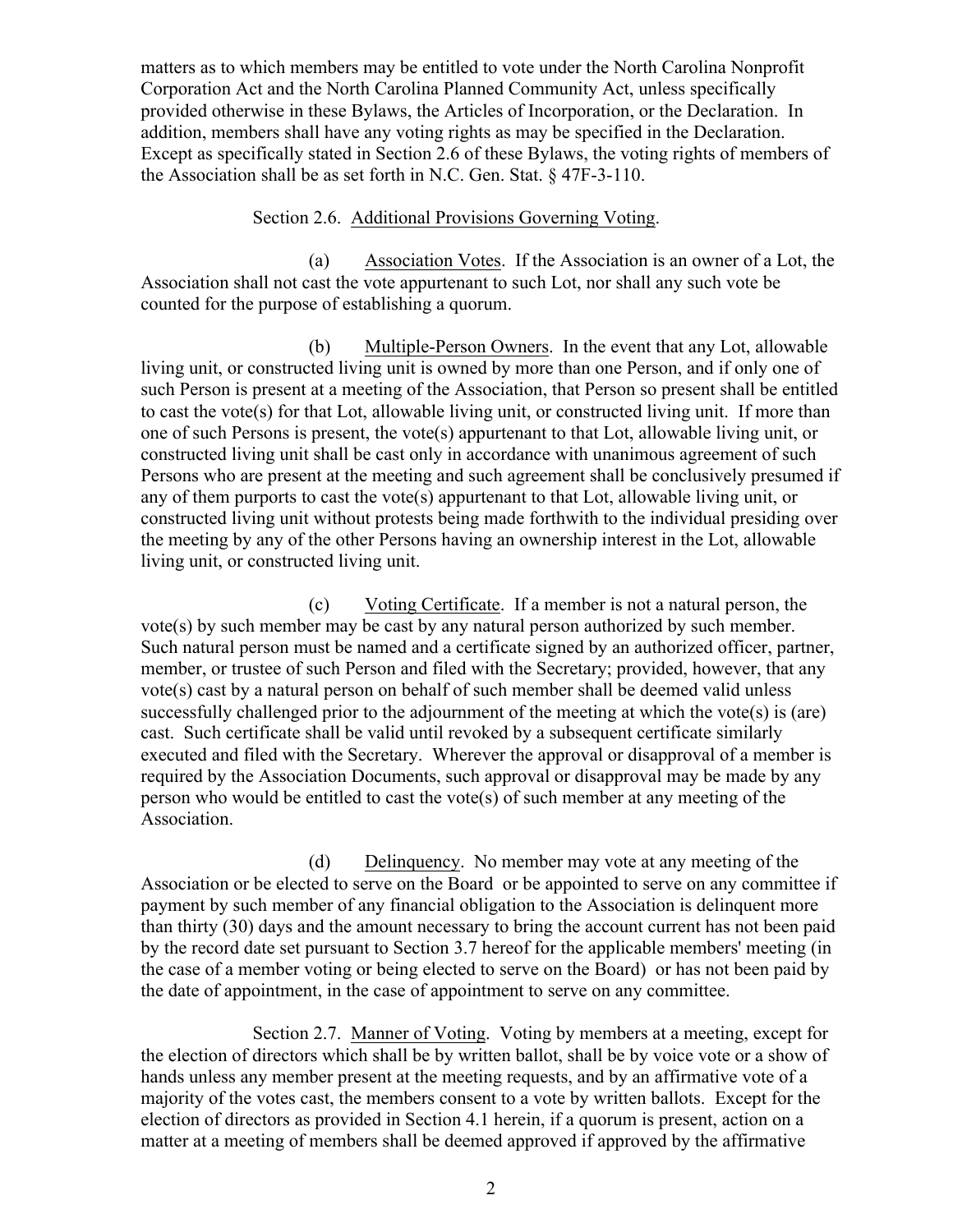vote of a majority of the votes cast, unless a greater vote is required by the North Carolina Nonprofit Corporation Act, the Association's Articles of Incorporation, the Bylaws, or the Declaration.

Section 2.8. Proxies. Members may vote either in person or by an agent authorized by written proxy signed by the Owner of a Lot, allowable living unit, or constructed living unit. If a Lot, allowable living unit, or constructed living unit is owned by more than one Person, each Owner of the Lot, allowable living unit, or constructed living unit may vote or register protest to the casting of votes by the other Owners of the Lot, allowable living unit, or constructed living unit through a duly executed proxy. A proxy is void if not dated. A proxy shall be valid for eleven (11) months unless a shorter term is provided therein. All proxies shall be filed with the Secretary of the Association. A proxy given by a member may be revoked by such member by giving actual notice of its revocation to the person presiding over a meeting of the Association in oral or written form.

# ARTICLE 3

## MEETING OF MEMBERS

Section 3.1. Place of Meeting. All meetings of members shall be held at the principal office of the Association or at such other place within Carteret County, North Carolina as shall be designated in the notice of the meeting.

Section 3.2. Annual Meetings. The annual meetings of members of the Association shall be held at least once a year. The annual meeting of members shall be held at such date and time as may be determined on an annual basis by the Board of Directors and stated in the notice of such members' meeting; provided, however, it must be held during the second (2nd) quarter of each calendar year. The annual meeting of members shall be held for the purpose of electing directors of the Association, and for such other purposes as may be included in the notice of such meeting.

Section 3.3. Special Meetings. Special meetings of the members may be called at any time by (a) the President, (b) the Board of Directors of the Association, or (c) the holders of at least five percent (5%) of all the votes entitled to be cast on any issue proposed in such request to be considered at the meeting, and in which case shall be noticed by the Secretary of the Association and the meeting shall be held within thirty (30) days of receipt of a written request signed, dated, and received by the Secretary. The signatures on a petition requesting a special meeting shall be valid for a period of ninety (90) days after the date of the first signature. The member written request for a special meeting shall: (1) specify the purposes for which the meeting is to be held; (2) the purposes listed must be items upon which the members have the right to vote; and (3) be delivered to the Secretary in writing.

Section 3.4. Notice of Meetings. Notice of meetings of members shall be given by the President, Secretary, or other person calling the meeting by any means that is fair and reasonable, and for this purpose, written or printed notice stating the time, place, and date of the meeting shall be delivered by hand-delivery, electronic mail, or by United States mail (postage prepaid) not less than ten  $(10)$  nor more than sixty  $(60)$  days before the date thereof, to each member of record entitled to vote at such meeting, unless the North Carolina Nonprofit Corporation Act or the Association's Articles of Incorporation require that such notice be given to all members with respect to such meeting. If mailed, such notice shall be deemed to be effective when deposited in the United States mail, correctly addressed to the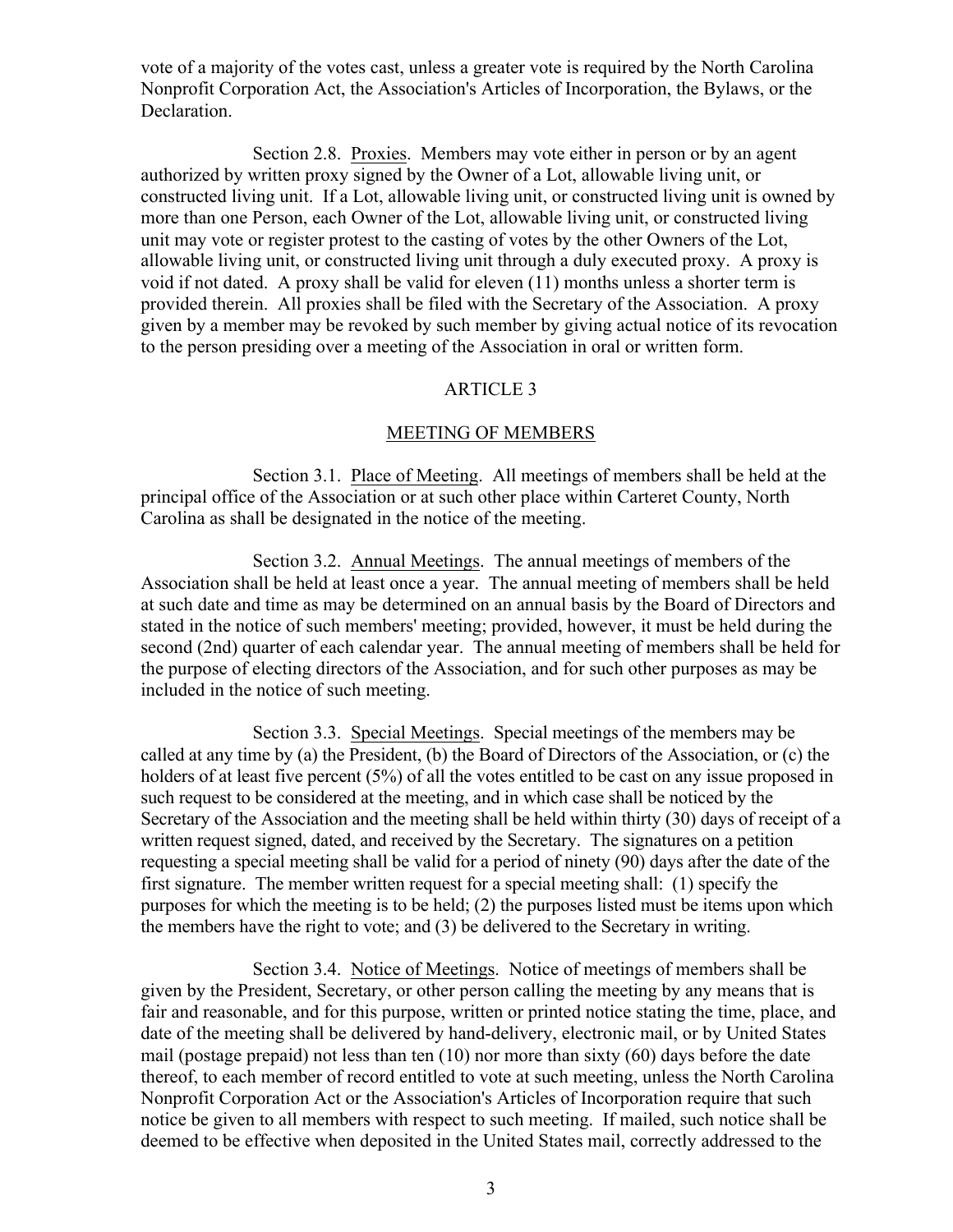member at the member's address as it appears on the current record of members of the Association, with postage thereon prepaid. For this purpose, a member's address shall be the mailing address of each Lot or to any other mailing address designated in writing by the Owner to the Secretary of the Association. If sent electronically, such notice shall be deemed effective when sent to the recipient, correctly addressed to the member at the member's email address as it appears on the current record of the members of the Association, without the sender receiving a failed email delivery return notice.

Notwithstanding the foregoing, if the notice provided for the above clearly would not be fair and reasonable under the circumstances then existing, then notice appropriate for the circumstances shall be given; PROVIDED, HOWEVER, THAT notice of a meeting where any of the following matters are to be voted on in all events shall be given as provided in the first paragraph of this Section: (i) director conflict of interest or indemnification, (ii) amendment to the Association's Articles of Incorporation, Bylaws, or Declaration, PROVIDED, HOWEVER, THAT the Declaration shall only be amended pursuant to the Declaration, (iii) plan of merger or dissolution, or (iv) a sale of assets other than in the regular course of the Association's activities.

The notice of any meeting shall state the items on the agenda, including a summary or copy of any proposed amendment to the Declaration, the Bylaws, or Articles of Incorporation; any budget changes, and any proposal to remove a director or officer, and shall include any other matters and a copy or summary of any proposed action that expressly is required by the provisions of the North Carolina Nonprofit Corporation Act or the North Carolina Planned Community Act. Only those matters which are stated in the notice may be acted upon at a meeting of members.

Also, notice of an annual, regular, or special meeting of members shall give notice of any matter a member intends to raise at the meeting if the Association receives a written request of any matter the members intend to raise by members entitled to call a special meeting pursuant to Section 3.3 ("Special Meetings") of this Article, and such written request is received by the Secretary or President of the Association at least ten (10) days before the Association gives notice of such meeting.

In the event business cannot be conducted at any meeting of members because a quorum is not present, that meeting may be adjourned to a later date by the affirmative vote of a majority of those present in person or by proxy. If any meeting of members is adjourned by the vote of a majority of votes cast on the motion to adjourn to a different date, time, or place, notice need not be given of the new date, time, or place if the new date, time, or place is announced at the meeting before adjournment and if a new record date is not fixed for the adjourned meeting. If a new record date for the adjourned meeting is or must be fixed pursuant to North Carolina law, notice of the adjourned meeting must be given as provided in this Section to the members of record entitled to vote at the meeting as of the new record date. As is provided in the North Carolina Planned Community Act, the quorum requirement at the next meeting of members, in the event of an adjournment because a quorum is not present, shall be one-half of the quorum requirement applicable to the meeting adjourned for lack of a quorum. This provision will continue to reduce the quorum by fifty percent (50%) from that required at the previous meeting, until such time as a quorum is present and business can be conducted.

Section 3.5. Waiver of Notice of Meetings. Any member may waive notice of any meeting before or after the meeting. The waiver must be in writing, signed by the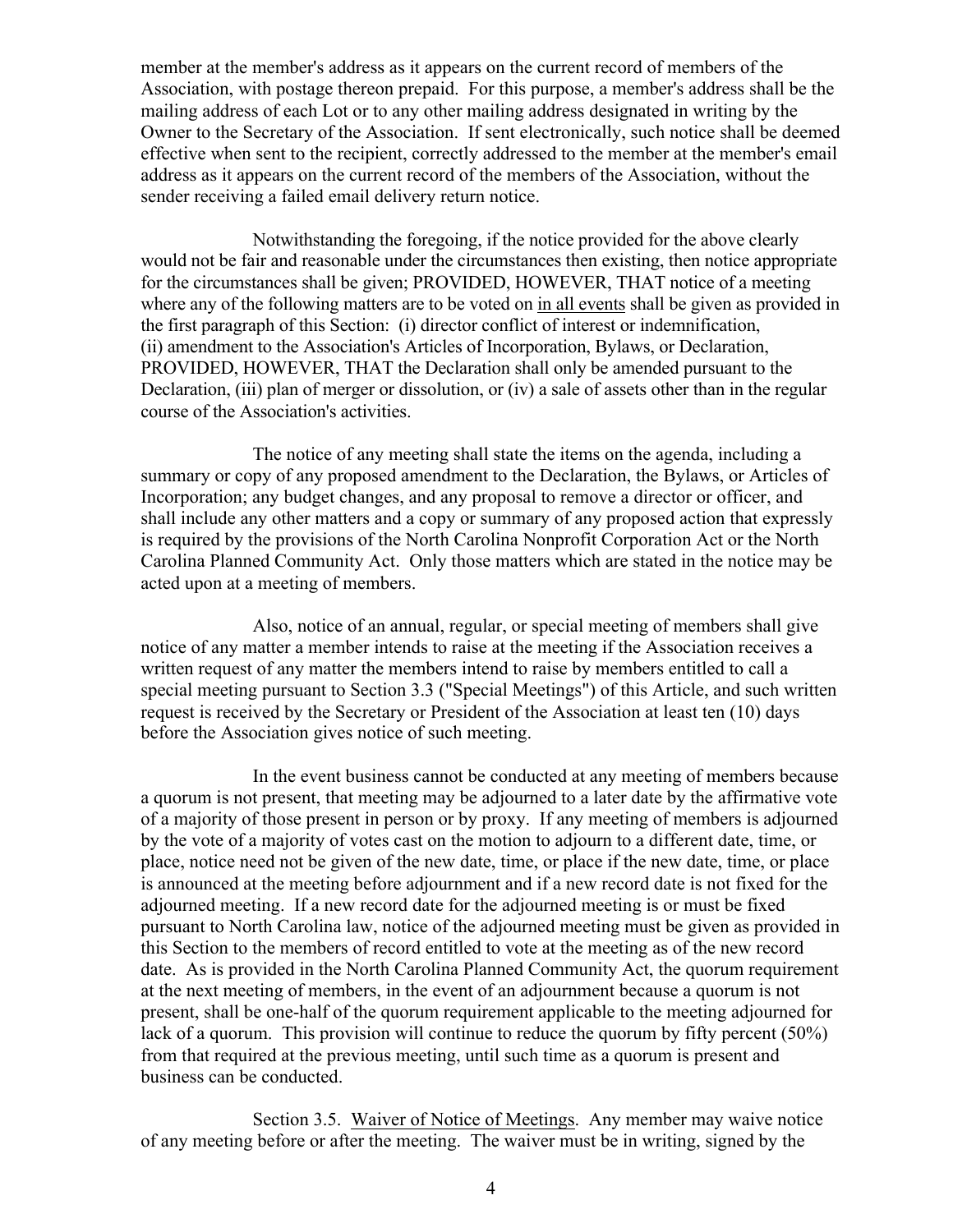member, and delivered to the Association for inclusion in the minutes or filing with the corporate records. A member's attendance, in person or by proxy, at a meeting (a) waives objection to lack of notice or defective notice of the meeting, unless the member or the member's proxy at the beginning of the meeting objects to holding the meeting or transacting business thereat, and (b) waives objection to consideration of a particular matter at the meeting that is not within the purpose or purposes described in the meeting notice, unless the member or the member's proxy objects to considering the matter before it is voted upon.

Section 3.6. Quorum. Unless provided otherwise by the Association's Articles of Incorporation or these Bylaws, thirty percent (30%) of the members entitled to vote on a matter, represented in person or by proxy, shall constitute a quorum on that matter at the opening of a meeting of members. Once a member is present or represented by proxy for any purpose at a meeting, such member is deemed present for quorum purposes for the remainder of the meeting and for any adjournment of that meeting unless a new record date (set forth in Section 3.7 below) is or must be set for that adjourned meeting under the North Carolina Nonprofit Corporation Act.

Section 3.7. Record Date to Determine Members and List of Members. The record date for determining which Persons are members and therefore entitled to vote shall be the close of business on the seventieth (70th) day prior to the date of the meeting, unless the Board of Directors shall determine a record date closer to the meeting date. The Board of Directors is not permitted to set a record date retroactively. The membership list shall be current as of the record date. Before each meeting of members, the Association shall prepare an alphabetical list of the members entitled to notice of the meeting and entitled to vote at the meeting, showing each such member's address and the number of votes each such member is entitled to cast at the meeting. As a part of the aforementioned membership list and prepared on the same basis, the Association shall list, current through the time of the membership meeting, a list of members, if any, who are entitled to vote at the meeting, but not entitled to notice of the meeting. The list shall be kept on file at the principal office of the Association for the period beginning two (2) business days after notice of the meeting is given and continuing through the meeting, and shall be available for inspection by any member, personally or by or with such member's representative, at any time prior to the meeting. A determination of members entitled to notice of, or to vote at, a membership meeting is effective for any adjournment of the meeting unless the Board of Directors fixes a new date for determining the right to notice or the right to vote, which the Board of Directors shall do if the meeting is adjourned to a date more than one hundred twenty (120) days after the date fixed for the original meeting.

Section 3.8. Conduct of Meetings. The President shall preside over all meetings of the Association and the Secretary shall keep the minutes of the meetings and record all resolutions adopted at the meetings and proceedings occurring at such meetings. The President may appoint a parliamentarian at any meeting of the Association. The President shall, in his sole discretion, determine the procedural manner in which each meeting shall be conducted and it shall be according to *Robert's Rules of Order Newly Revised* unless a specific determination is made by the President at the beginning of the meeting otherwise.

Section 3.9. Action by Written Ballot. Any action that may be taken at any annual, regular, or special meeting of Members may be taken without a meeting if the Association delivers a written ballot to every Member entitled to vote on the matter. A written ballot shall: (a) set forth each proposed action, (b) provide an opportunity to vote for or against each proposed action, and (c) indicate the time by which a ballot shall be received by the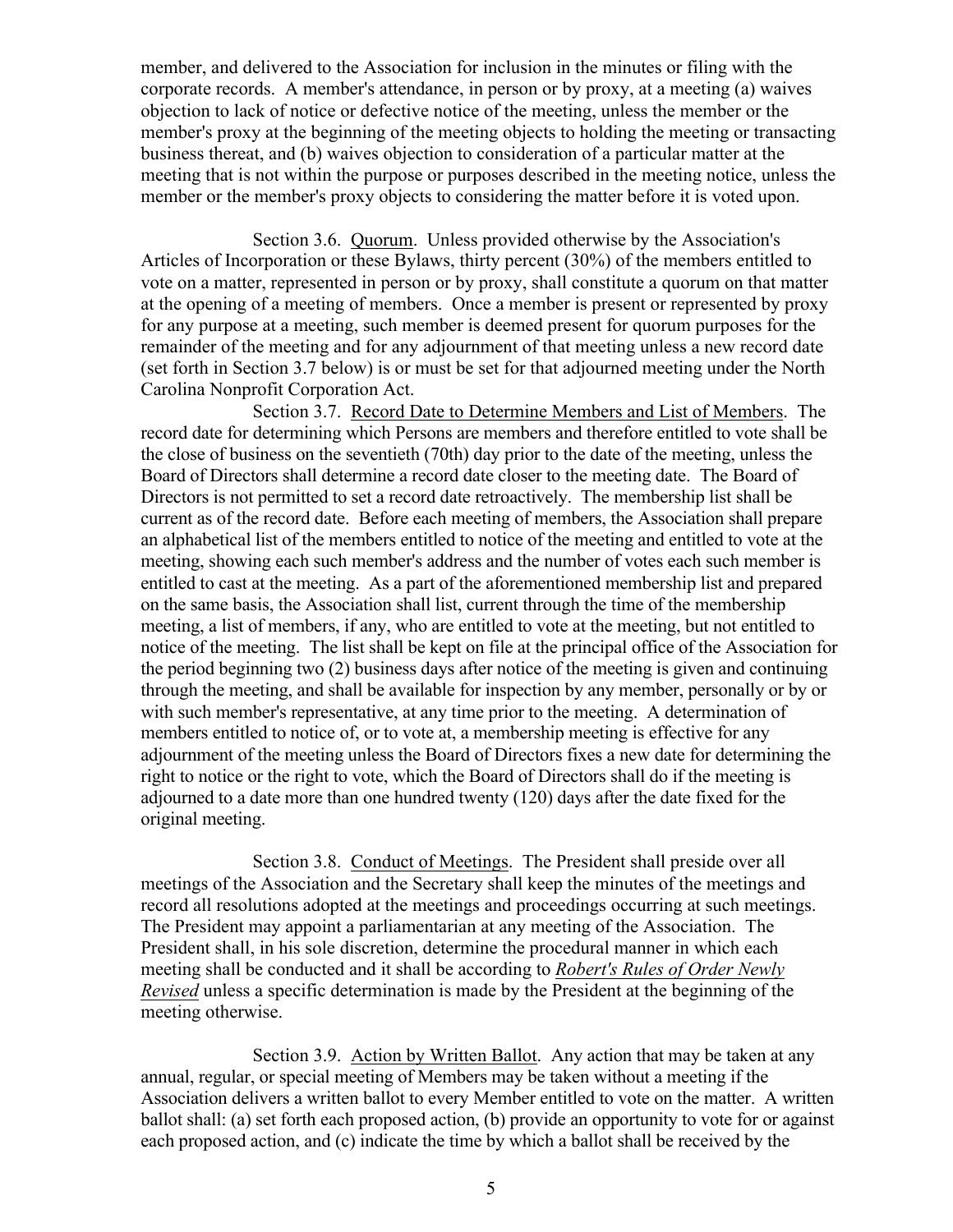Association in order to be counted. Approval by written ballot pursuant to this section shall be valid only when the number of votes cast by ballot equals or exceeds the quorum required to be present at a meeting authorizing the action, and the number of approvals equals or exceeds the number of votes that would be required to approve the matter at a meeting at which the same total number of votes were cast. A written ballot may not be revoked.

# ARTICLE 4

# BOARD OF DIRECTORS

# Section 4.1. Number, Election of Directors, and Terms of Office of Directors.

(a) Election of Directors. The number of directors of the Association shall be not less than three (3) nor more than five (5). Except as provided in Section 4.4 hereof, the directors shall be elected at the annual meeting of members; those persons who receive the highest number of votes by the members entitled to vote in the election at a meeting at which a quorum is present shall be deemed to have been elected. All ties shall be broken by coin-toss. The Board of Directors of the Association shall be referred to herein from time to time as the "Board".

(c) Terms of Directors. At the time these Bylaws are adopted, Andrew Haines ("President"), Noreen Barrett ("Vice President"), Nancy Beszterczei ("Director at Large"), Rachel Love-Adrick ("Secretary"), and Bob White ("Treasurer") shall continue to serve as Directors as follows: Nancy Barrett, Nancy Beszterczei and Bob White shall serve until the Association's annual meeting in 2019; Andrew Haines and Rachel Love-Adrick shall serve until the Association's annual meeting in 2020. Every annual meeting thereafter, each newly elected director shall hold office for a term of three (3) years or until such director's death, resignation, retirement, removal, or disqualification. Despite the expiration of a director's term, the director continues to serve as such until the director's successor is elected and qualifies, or there is a decrease in the number of directors. Directors elected to fill a vacancy shall hold the directorship until the expiration of the term of the person they are replacing.

Section 4.2. Election Procedures and Qualifications.

(a) Nominations Committee. Nominations for election to the Board of Directors may be made by a Nominations Committee. If created, the President of the Association shall appoint each member of the Nominations Committee at least sixty (60) days prior to the annual meeting, which Committee members shall not be current members of the Board. The Nominations Committee shall serve from the date of their appointment through the close of the annual meeting or, where appropriate, the special meeting, at which the election for members of the Board of Directors is to be held.

(b) Nominations. Persons qualified to be directors may be nominated for election by the Nominations Committee and the names of such persons nominated shall be submitted in writing to the President of the Association and the Board of Directors forty-five (45) days before the meeting at which the election is to be held. If appointed by the Board of Directors, the Nominations Committee shall nominate a minimum of one more individual than the total number of directors positions to be filled (i.e. it must make three (3) nominations if two (2) positions on the Board are to be filled). Any written nominations presented by the Nominations Committee shall be accompanied by a statement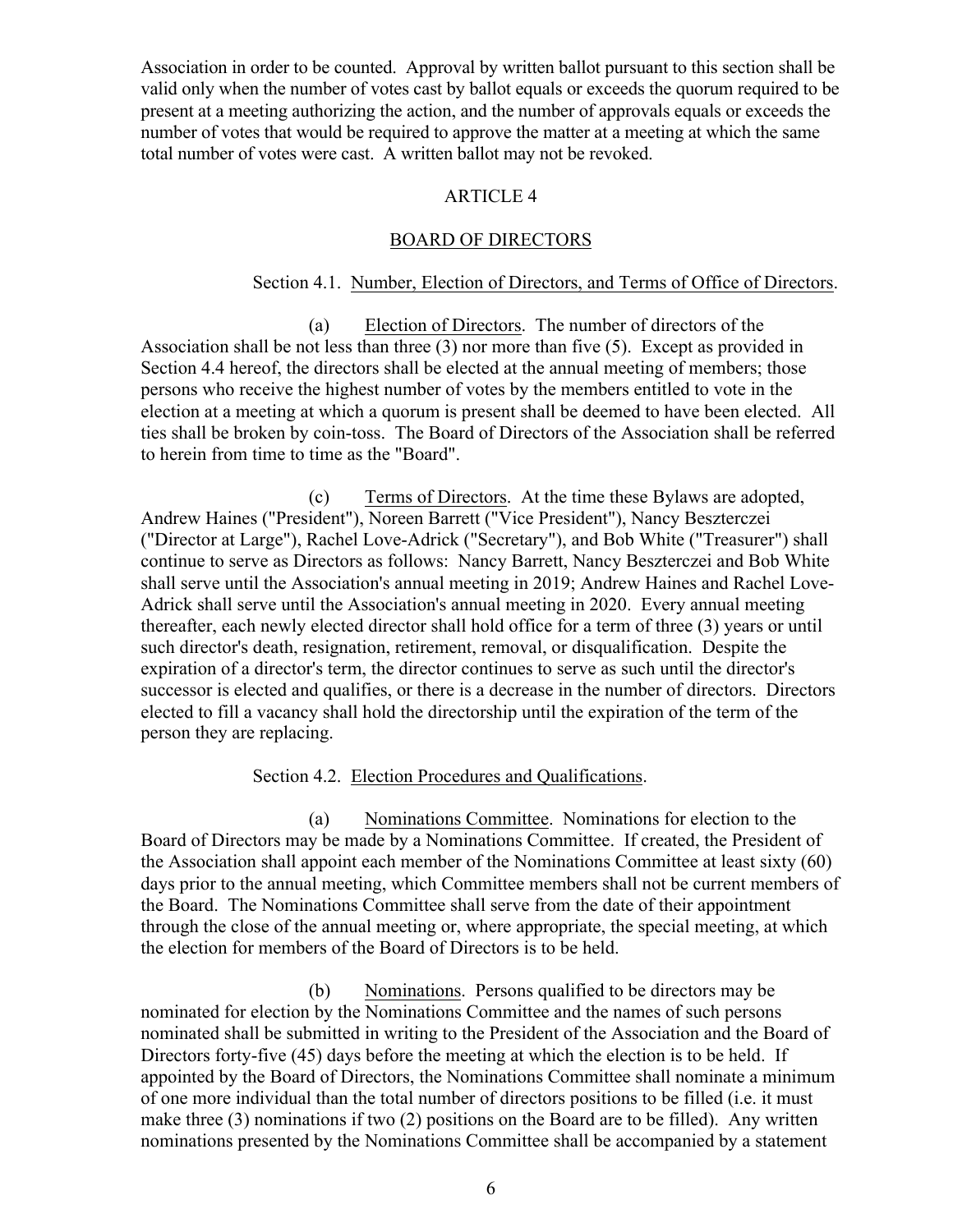signed by the nominees indicating the willingness of such nominees to serve as directors. Additional nominations may be made from the floor at the meeting at which the election is held for each vacancy on the Board of Directors. If no Nominations Committee is appointed, nominations for directors may be made by the Board of Directors and/or may be made from the floor by any member at the meeting at which the election is held for any vacancy on the Board of Directors. Any nominee must either be present at said meeting, and consent to the nomination or have indicated in writing his or her willingness to serve as a director.

(c) Qualifications. No person shall be eligible for election by the members of the Association as a director unless such person is an Owner residing in the Brandywine Bay North Subdivision Development and a member of the Brandywine Owners Association, Inc., or is the individual nominee of such an Owner which is other than an individual. No Owner or representative of such Owner shall be elected as a director or continue to serve as a director if such Owner is more than thirty (30) days delinquent in meeting any financial obligation owed to the Association, if such delinquency is not cured by the record date set pursuant to Section 3.7 hereof for such members' meeting in the case of an election of directors.

Section 4.3. Voting, Quorum, and Manner of Acting. Each director shall be entitled to one (1) vote on all matters that come before the Association. A majority of the directors in office immediately before a meeting begins shall constitute a quorum for the transaction of business at any meeting of the Board of Directors. Unless a vote of greater percentage is required by the Association's Articles of Incorporation, these Bylaws, the North Carolina Nonprofit Corporation Act, or the Declaration, the act of the majority of the directors present at a meeting at which a quorum is present shall be the act of the Board of Directors. A director who participates in a meeting by any means of communication by which all directors may simultaneously hear each other during the meeting shall be deemed present at a meeting for all purposes.

# Section 4.4. Removal or Resignation of Directors and Filling of Vacancies.

(a) Any director may be removed from office at any time with or without cause by at least a fifty-one percent (51%) vote of all members present and entitled to vote at any meeting of members at which a quorum is present. A director may not be removed by the members at a meeting unless the notice of the meeting states that the purpose or one of the purposes of the meeting is the removal of the director so removed. If any directors are so removed, new directors may be elected at the same meeting.

(b) A vacancy in the Board of Directors caused by a removal of a director by the members shall be filled by a vote of the members. A vacancy among the directors caused by any reason other than the removal of a director by the members shall be filled by the remaining directors at a meeting of the Board of Directors held for such purpose promptly after the occurrence of such vacancy. If the directors remaining in office do not constitute a quorum of the Board of Directors, the directors may fill the vacancy by the affirmative vote of a majority of the remaining directors, or by the sole remaining director, as the case may be. The term of a director elected to fill a vacancy in a directorship elected by members expires at the next election of directors by members, and the term of the director filling any other vacancy expires at the end of the unexpired term that such director is filling.

(c) A director may resign at any time by giving written notice to the Board of Directors, the President, or the Secretary. Unless otherwise specified, such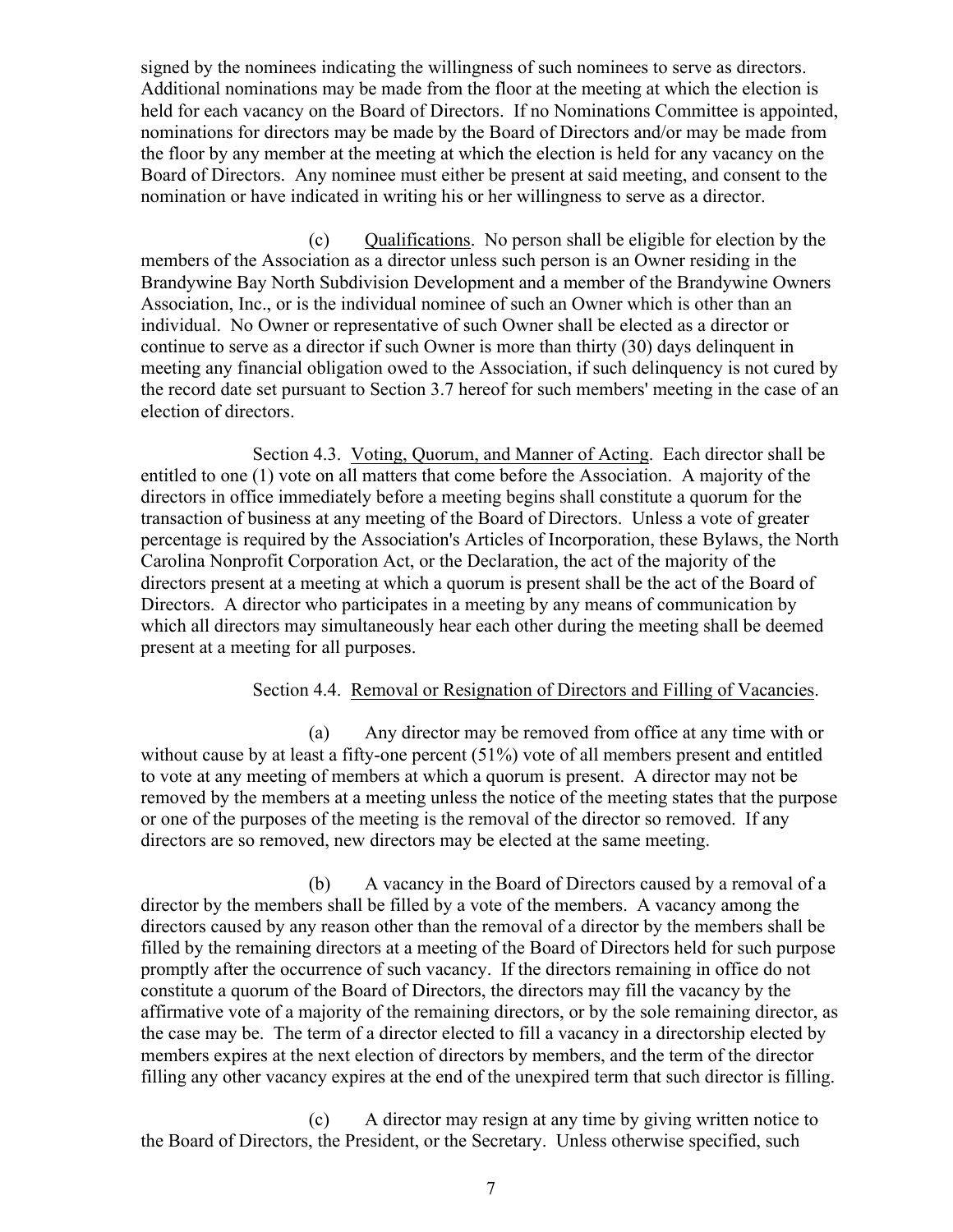resignation shall take effect upon the receipt thereof and the acceptance of such resignation shall not be necessary to make it effective. A director shall be deemed conclusively to have resigned upon disposition by the Owner of the Lot which made such individual eligible to be a director or upon any other event of disqualification set forth in these Bylaws.

Section 4.5. Powers and Duties of the Board of Directors. The business and affairs of the Association shall be managed and directed by the Board of Directors. Except as provided below, the Board of Directors shall have all of the powers and duties necessary for the administration of the affairs of the Association, including, but not by way of limitation, all powers as set forth in Article 3 of Chapter 55A of the North Carolina General Statutes (North Carolina Nonprofit Corporation Act) and Section-47F-3-102 of the North Carolina Planned Community Act but may not do any such acts and things which are required by the Declaration, the Bylaws, or the Articles to be exercised and done by the members; provided, however, that all such powers, duties, acts, and things shall be exercised consistent with the provisions of the Declaration, the Bylaws, and Articles of Incorporation. The Board of Directors may delegate to one of its members or to a Person employed for such purpose the authority to act on behalf of the Board on such matters relating to the duties of the managing agent (as defined in Section 5.2 hereof), if any, which may arise between the meetings of the Board of Directors as the Board of Directors deems appropriate. In addition to the duties imposed by any other provision of the Declaration or by any resolution of the Association that hereafter may be adopted, the Board of Directors shall perform the following duties and take the following actions on behalf of the Association, subject to any voting rights or the members provide by the Declaration, these Bylaws, and the Articles, or by law:

(a) Provide goods and services to the members in accordance with the Declaration, and shall administer the operation and management of the Association pursuant to the Declaration.

(b) Designate, hire, dismiss, and, where appropriate, compensate the personnel necessary to operate and manage the Common Element as provided in the Declaration, and provide goods and services to the Owners, as provided for in the Declaration, as well as purchase equipment, supplies, and materials to be used by such personnel in the performance of their duties.

(c) Collect the assessments specified in the Declaration, deposit the proceeds thereof in depositories designated by the Board of Directors, and use the proceeds to administer the operation and management of the Common Element to the extent the Association is so authorized by the Declaration.

(d) Adopt, amend, and repeal any reasonable rules and regulations not inconsistent with the Declaration and these Bylaws.

(e) Open bank accounts on behalf of the Association and designate the signatories thereon.

(f) Enforce by legal means the provisions of the Association Documents as are in effect from time to time.

(g) Act with respect to all matters arising out of any eminent domain proceeding affecting the Common Elements, Area of Common Responsibility.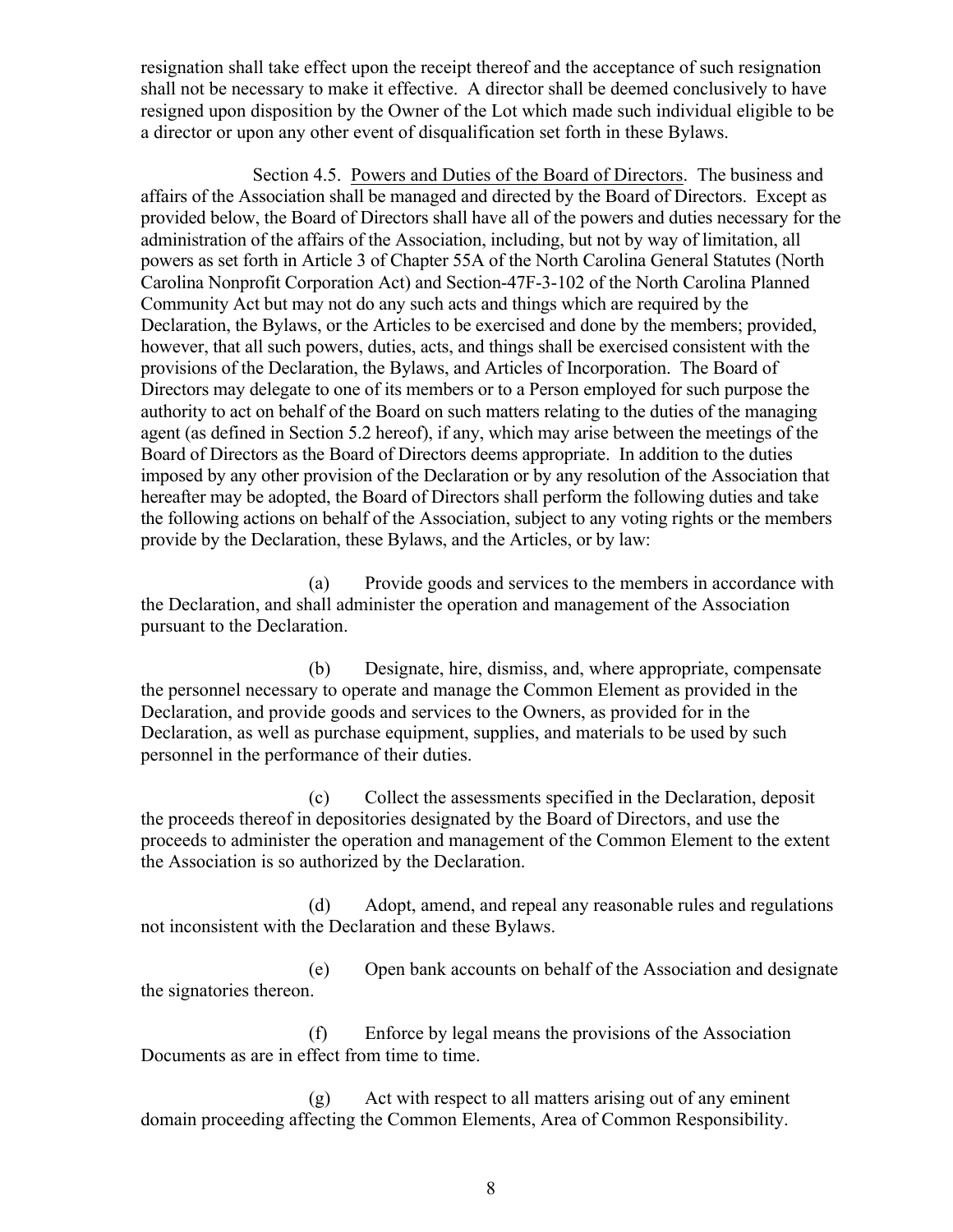(h) Notify the members of any litigation against the Association involving a claim in excess of ten percent (10%) of the amount of the annual budget.

(i) Obtain and carry insurance pursuant to the Declaration and pay the premiums therefor and adjust and settle any claims thereunder.

(j) Pay the cost of all authorized goods and services rendered to the Association and not billed to Owners of individual Lots or otherwise provided for in the Declaration.

(k) Acquire, hold, and dispose of Lots and mortgage the same without the prior approval of the Association if such expenditures and hypothecations are included in the budget.

(l) Suspend the right of any Owner or other user of a Lot, and the right of such Person's household, guests, employees, customers, tenants, agents, and invitees to use the Common Element, pursuant to the hearing procedure provided in these Bylaws.

(m) In advance of each fiscal year, the Board of Directors shall cause to be prepared and adopted a proposed budget in compliance with the Declaration. Within thirty (30) days after the adoption of any proposed budget for the Association, the Board shall provide a copy or summary of the budget to all Owners, and shall set a date and give notice for a meeting of the Owners to consider ratification of the budget. The date of the meeting of the Owners to consider ratification of the budget shall be not less than ten (10) nor more than sixty (60) days after the mailing of the copy or summary and notice. There shall be no requirement that a quorum be present at the meeting. The budget is ratified unless at the meeting a majority of all of the Owners of the Association rejects the budget. In the event the proposed budget is rejected, the periodic budget last ratified by the Owners shall be continued until such time as the Owners ratify a subsequent budget proposed by the Board.

(n) Adopt an annual budget and make assessments (general or special) against the Owners to defray the Common Expenses of the Association pursuant to the Declaration, establish the means and methods of collecting such assessments from the Owners and establish the period of the installment payment, if any, of the assessments for Common Expenses.

(o) Borrow money on behalf of the Association when required for

any valid purpose.

(p) Enter into contracts to carry out the business and activities of

the Association.

(q) Purchase tools and equipment for maintenance, repair, and replacement of the Common Elements.

(r) Grant easements, rights-of-ways, or licenses over and through the Common Elements pursuant to N.C. Gen. Stat. § 47F-3-102(9).

Section 4.6. Meeting of Directors.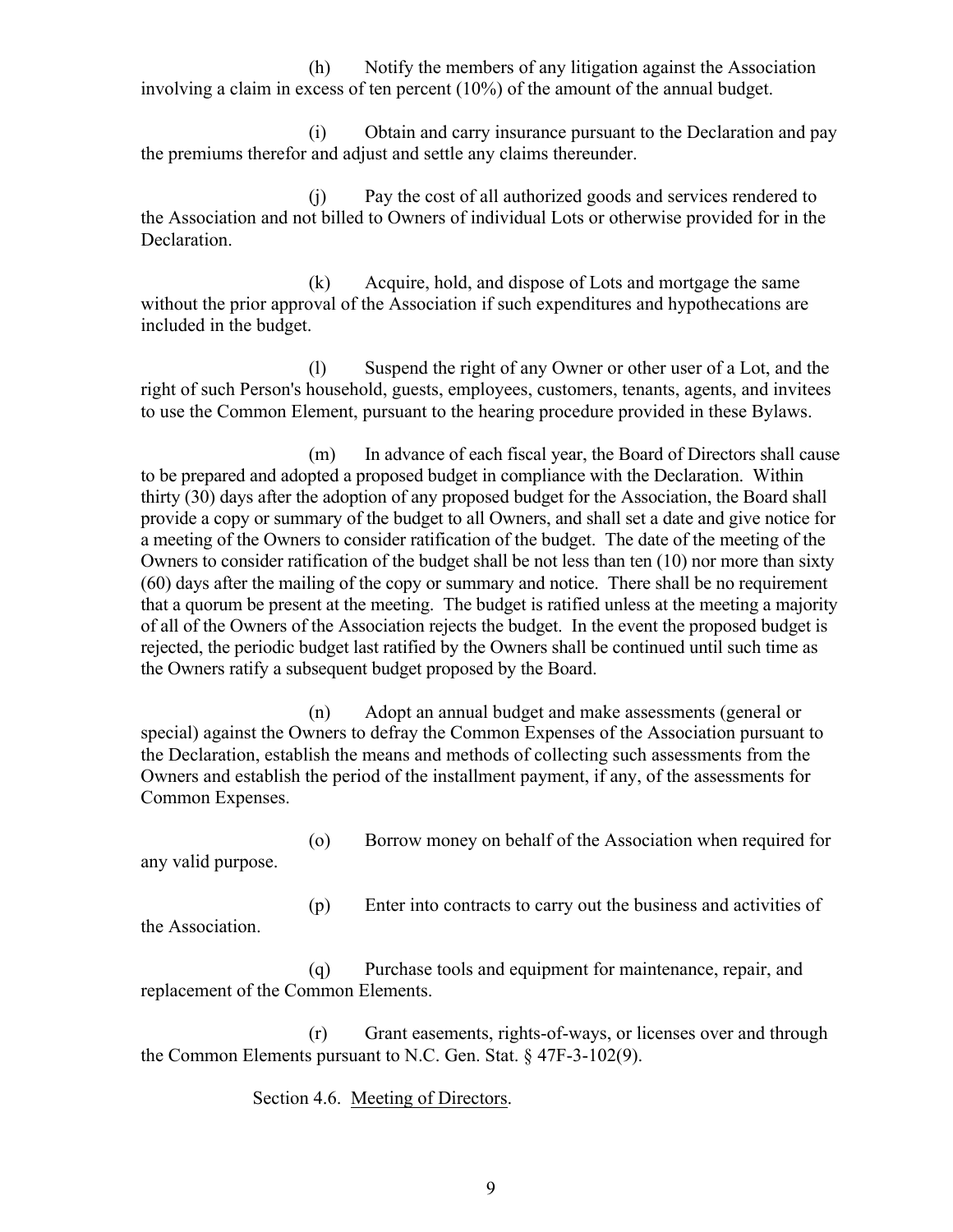(a) Types of Meetings. Regular meetings of the Board of Directors may be held at such time and place as shall be determined from time to time by a majority of the directors; provided, however, such meetings shall be held at least quarterly during each fiscal year. Special meetings of the Board of Directors may be called by the President, and shall be called by the President or Secretary upon the written request of at least two (2) directors. At regular intervals, the Board shall provide the Owners an opportunity to attend a portion of a Board Meeting and to address the Board at such meeting. The Board may place reasonable restrictions on the number of persons who speak on each side of an issue and may place reasonable time restrictions on persons who speak. The President or presiding officer may call the Board of Directors into closed session on sensitive matters such as personnel, legal strategy, or hearings with respect to violations of the Declaration or Rules and Regulation. Any final action taken by the Board of Directors in closed session shall be recorded in the minutes.

(b) Notice. Regular meetings of the Board of Directors may be held without notice. The Chairperson, if any, the President, or any two (2) directors may call and call and give notice of a meeting of the Board of Directors. The person or persons calling a special meeting of the Board of Directors, at least two (2) days before the meeting, shall give notice thereof by any usual means of communication. Such notice need not specify the purpose for which the meeting is called. Any duly convened regular or special meeting may be adjourned by the directors to a later time without further notice.

(c) Waiver of Notice. Any director may waive notice of any meeting before or after the meeting. The waiver must be in writing, signed by the director entitled to the notice, and delivered to the Association for inclusion in the minutes or filing with the corporate records. The attendance by a director at, or the participation of a director in, a meeting shall constitute a waiver of any required notice of such meeting, unless the director, at the beginning of the meeting (or promptly upon the director's arrival thereat), objects to holding the meeting or to transacting any business at the meeting and does not thereafter vote for or assent to action taken at the meeting.

(d) Conduct of Meetings. The President shall preside over meetings of the Board of Directors and the Secretary shall keep the minutes of the meeting and record all resolutions adopted at the meetings and proceedings occurring at the meetings.

Section 4.7. Action by Directors Without Meeting. Action required or permitted to be taken at a meeting of the Board of Directors may be taken without a meeting if the action is taken by all members of the Board of Directors and evidenced by one or more written consents signed by each director before or after such action, describing the action taken, and delivered to the Secretary of the Association for inclusion in the minutes or filing with the corporate records.

# ARTICLE 5

# MANAGING AGENT

Section 5.1. Compensation. The Board of Directors may employ for the purpose of administering the Association a "managing agent" at a compensation to be established by the Board of Directors. The managing agent shall be a bona fide business enterprise or individual which manages common interest communities. Otherwise, the managing agent may be a full-time employee of the Association who shall organize, staff,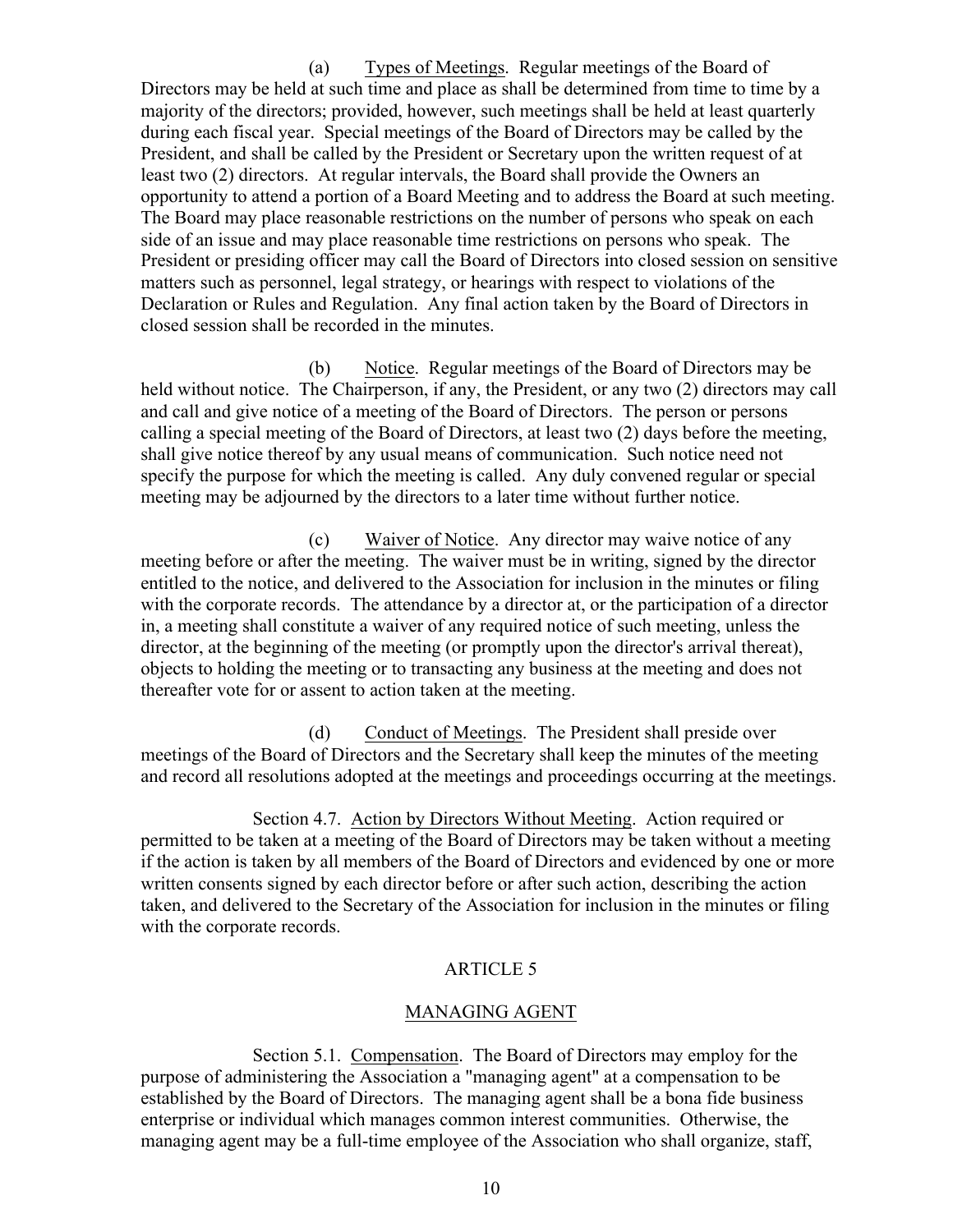train, and administer the in-house personnel solely to perform the managing agent duties set forth below. The Board of Directors shall impose appropriate standards of performance upon the managing agent.

Section 5.2. Duties. The managing agent shall perform such duties and services as the Board of Directors shall direct. Such duties and services may include, without limitation, the duties listed in Section 4.5(a), (b), (c), and (j). However, the Board of Directors may not delegate to the managing agent the powers and duties set forth in Section 4.5(d), (e), (f), (g), (h), (i), (k), (l), (m), (n), (o), (p), (q) and (r). In addition and generally, the managing agent shall perform the obligations, duties, and services relating to the management of the Association in compliance with the provisions of these Bylaws, the Association's Articles of Incorporation, and the Declaration.

# ARTICLE 6

## **OFFICERS**

Section 6.1. Designation and Duties of Officers. The principal officers of the Association shall be the President (who shall also serve as Chairman of the Board of Directors), the Vice President, the Secretary, and the Treasurer, all of whom shall be elected by the Board of Directors. The Board of Directors may also elect an assistant treasurer, an assistant secretary, and such other officers as in its judgment may be necessary. All officers shall be Owners, officers of corporate Owners, partners of partnership Owners, or members of limited liability company Owners and shall be members of the Board of Directors. Each officer shall perform such duties as are normally associated with such office in parliamentary organizations, except to the extent, if any, inconsistent with the Declaration and these Bylaws, and shall perform such other duties as may be assigned to such office by resolution of the Board of Directors. If any officer is unable for any reason to perform the duties of the office, the President (or the Board of Directors if the President fails to do so) may appoint another qualified individual to act in such officer's stead on an interim basis.

Section 6.2. Election of Officers. The officers of the Association shall be elected annually by the Board of Directors at the organizational meeting of each new Board of Directors and shall hold office at the pleasure of the Board of Directors. Any officer may hold more than one position; provided, however, that the offices of President, Vice President, and Secretary shall be held by three (3) different individuals. Each officer shall hold office for a term one (1) year or until such officer's death, resignation, retirement, removal, or disqualification, or until the election and qualification of such officer's successor.

Section 6.3. Removal and Resignation. Any officer or agent may be removed by the Board of Directors at any time with or without cause; but such removal shall be without prejudice to the contract rights, if any, of the person so removed. An officer may resign at any time by notifying the Association in writing of such resignation. A resignation shall be effective upon receipt by the Association unless it specifies in writing a later effective date. In the event a resignation so specifies a later effective date, the Board of Directors may fill the pending vacancy prior to such date; however, the successor to the resigning officer may not take office until the effective date. An officer's resignation does not affect the Association's contract rights, if any, with such officer.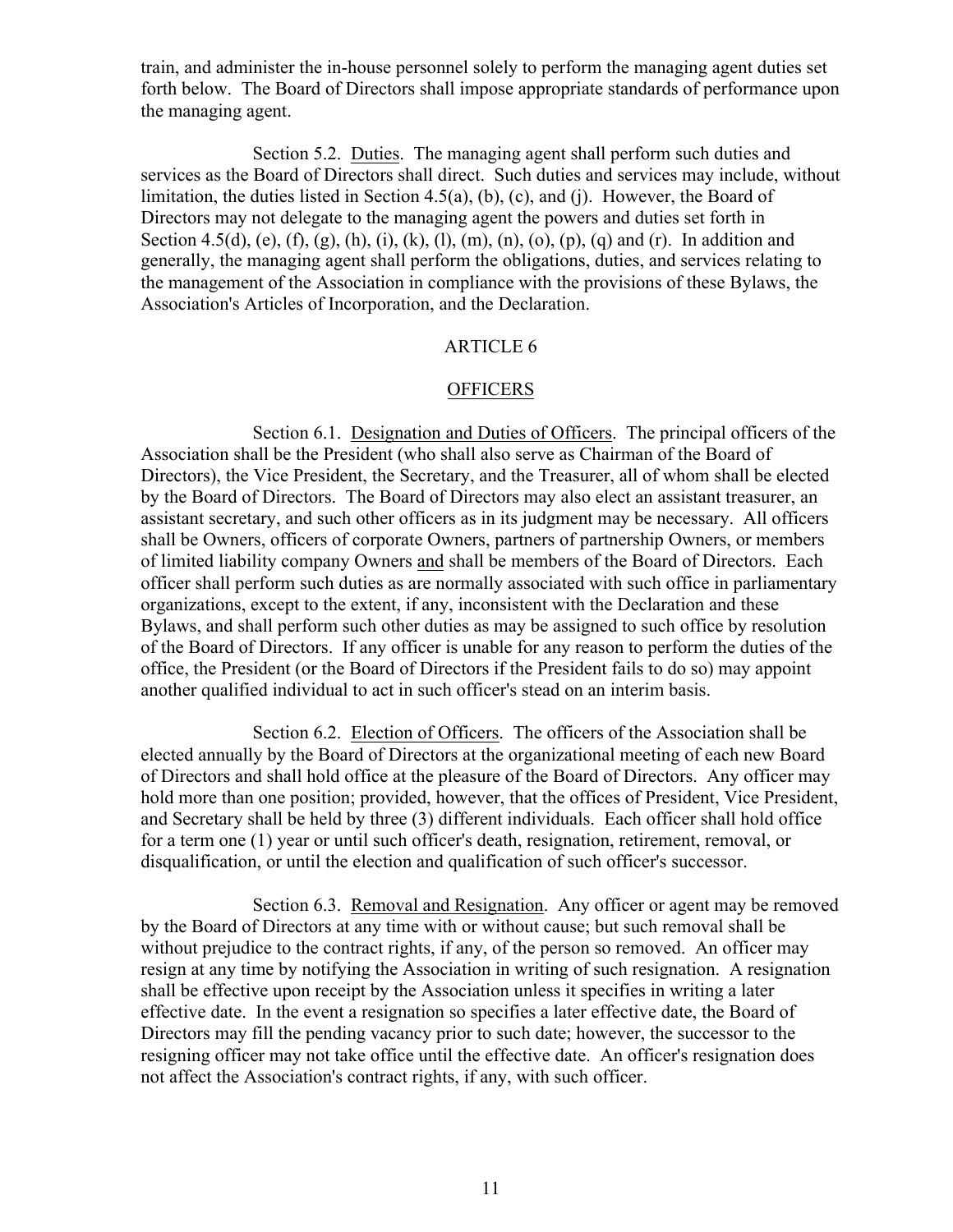Section 6.4. Vacancies. A vacancy in any office may be filled by appointment by the Board of Directors. The individual appointed to fill a vacancy shall serve for the remainder of the term of the officer such individual replaces.

Section 6.5. President. The President shall be the principal executive officer of the Association and, subject to the control of the Board of Directors, shall supervise and control the management of the Association in accordance with these Bylaws. The President, when present, shall preside at all meetings of members. The President, with any other proper officer, may sign any deeds, leases, mortgages, bonds, contracts, or other instruments which lawfully may be executed on behalf of the Association, except where required or permitted by law otherwise to be signed and executed and except where the signing and execution thereof shall be delegated by the Board of Directors to some other officer or agent. In addition, the President shall prepare, execute, certify, and record amendments to the Declaration on behalf of the Association. In general, the President shall perform all duties incident to the office of President and such other duties as from time to time may be assigned by the Board of Directors.

Section 6.6. Vice President. In the absence of the President or in the event of the President's death, inability, or refusal to act, the Vice President, unless otherwise determined by the Board of Directors, shall perform the duties of the President, and when so acting shall have all the powers of and be subject to all the restrictions upon the President. Any Vice President shall perform such other duties as from time to time may be assigned by the President or by the Board of Directors.

Section 6.7. Secretary. The Secretary shall keep the minutes of all meetings of the Association and of the Board of Directors; have charge of such books and papers as the Board of Directors may direct and as may be required by Article 16 of the North Carolina Nonprofit Corporation Act and Article 3 of the North Carolina Planned Community Act; give or cause to be given all notices required to be given by the Association; give each Owner notice of each assessment against such Owner's Lot as soon as practicable after assessment is made; provide for each Owner, upon request, a copy of the rules and regulations of the Association; maintain a register setting forth the place to which all notices to members and First Mortgagees hereunder shall be delivered; make it possible for any member to inspect and copy at reasonable times and by appointment the records of the Association in accordance with and as required by the North Carolina Nonprofit Corporation Act; and, in general, perform all the duties incident to the office of Secretary.

Section 6.8. Assistant Secretary. In the absence of the Secretary or in the event of the Secretary's death, inability, or refusal to act, the Assistant Secretary, unless otherwise determined by the Board of Directors, shall perform the duties of the Secretary, and when so acting shall have all the powers of and be subject to all the restrictions upon the Secretary. The Assistant Secretary shall perform such other duties as from time to time may be assigned by the Secretary, by the President, or by the Board of Directors.

Section 6.9. Treasurer. The Treasurer shall have custody of all funds and securities belonging to the Association and shall receive, deposit, or disburse the same under the direction of the Board of Directors. The Treasurer shall maintain appropriate accounting records as may be required by law and, in general, perform all the duties incident to the office of Treasurer and such other duties as from time to time may be assigned by the President or by the Board of Directors.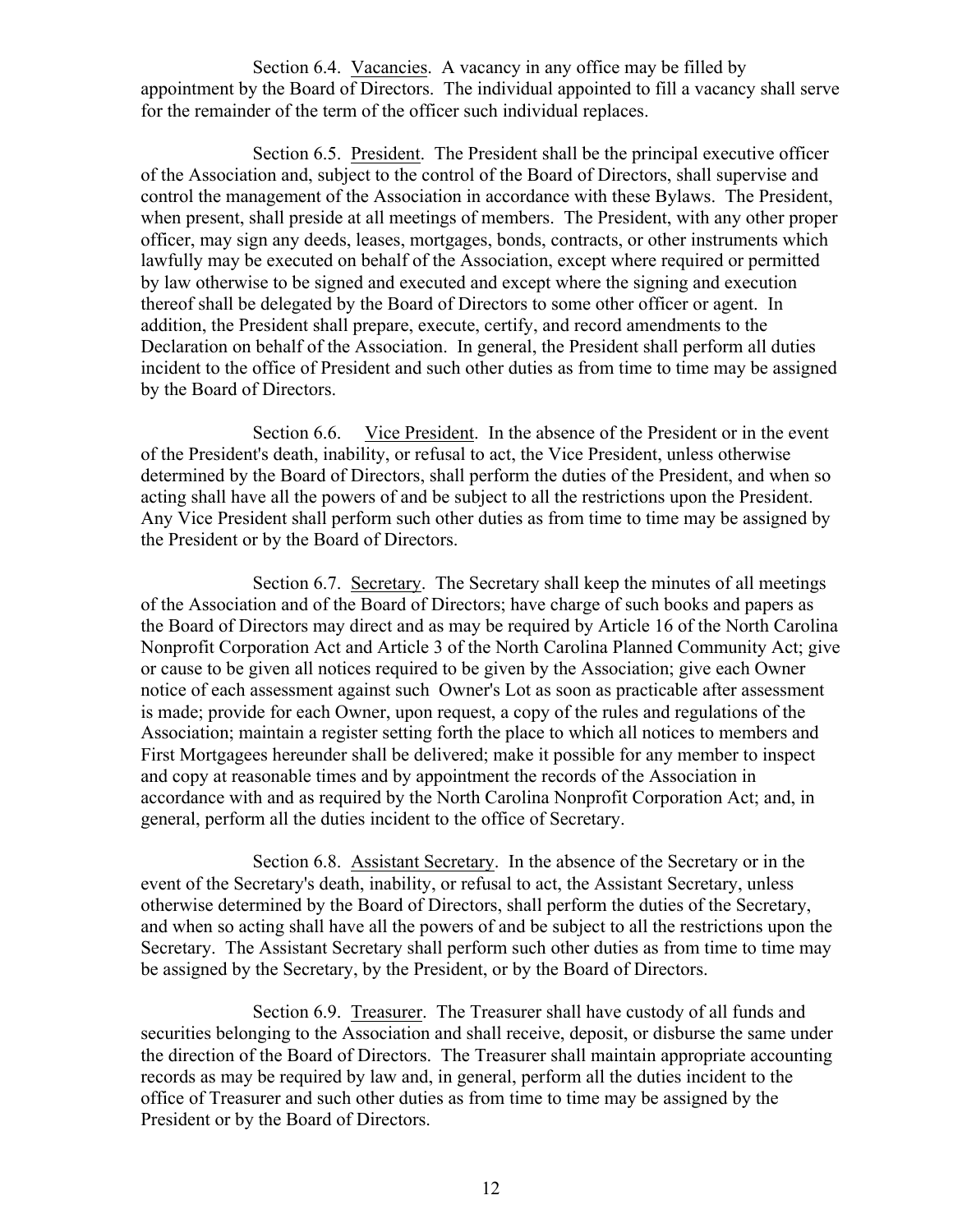Section 6.10. Assistant Treasurer. In the absence of the Treasurer or in the event of the Treasurer's death, inability, or refusal to act, the Assistant Treasurer, unless otherwise determined by the Board of Directors, shall perform the duties of the Treasurer, and when so acting shall have all the powers of and be subject to all the restrictions upon the Treasurer. The Assistant Treasurer shall perform such other duties as from time to time may be assigned by the Treasurer, by the President, or by the Board of Directors.

# ARTICLE 7

## **COMMITTEES**

Section 7.1. Nominations Committee. The Board of Directors may establish a Nominations Committee as set forth in Section 4.2(a) of these Bylaws.

Section 7.2. Architectural Control Committee. The Declaration sets forth the appointment and the members of the Architectural Control Committee of the Association ("ACC"). The ACC shall have the powers as set forth in the Declaration.

Section 7.3. Committees of the Board of Directors. The Board of Directors, by resolution of a majority of the number of directors in office, may designate two or more directors to constitute an Executive Committee and such other committees as the Board of Directors shall deem advisable, each of which, to the extent authorized by the North Carolina Nonprofit Corporation Act and provided in such resolution, shall have and may exercise all of the authority of the Board of Directors in the management of the Association. Each committee member serves at the pleasure of the Board of Directors. The provisions of these Bylaws governing meetings, action without meeting, notice and waiver of notice, and quorum and voting requirements of the Board of Directors apply to any committees of the Board of Directors established pursuant to this Section. The designation of any committee of the Board of Directors and the delegation thereto of the Board of Directors' authority shall not operate to relieve the Board of Directors, or any member thereof, of any responsibility imposed upon him or her by law.

Section 7.4. Other Committees. Other committees not having and exercising the authority of the Board of Directors in the management of the Association may be designated by resolution adopted by a majority of the directors present at a meeting at which a quorum is present. Such committee shall have such duties and responsibilities as may be set forth in the resolution designating the committee. For committees set up under this Section 7.4 to which decision making authority is delegated by the Board of Directors or in any Association Documents, the provisions of these Bylaws governing meetings, action without meeting, notice and waiver of notice, quorum and voting requirements of the Board of Directors shall apply to any such committees. Further, such committees shall keep a written record of actions taken by such committees. It is provided, however, that the authority of any such committees shall not exceed the power granted to the Association in the Declaration.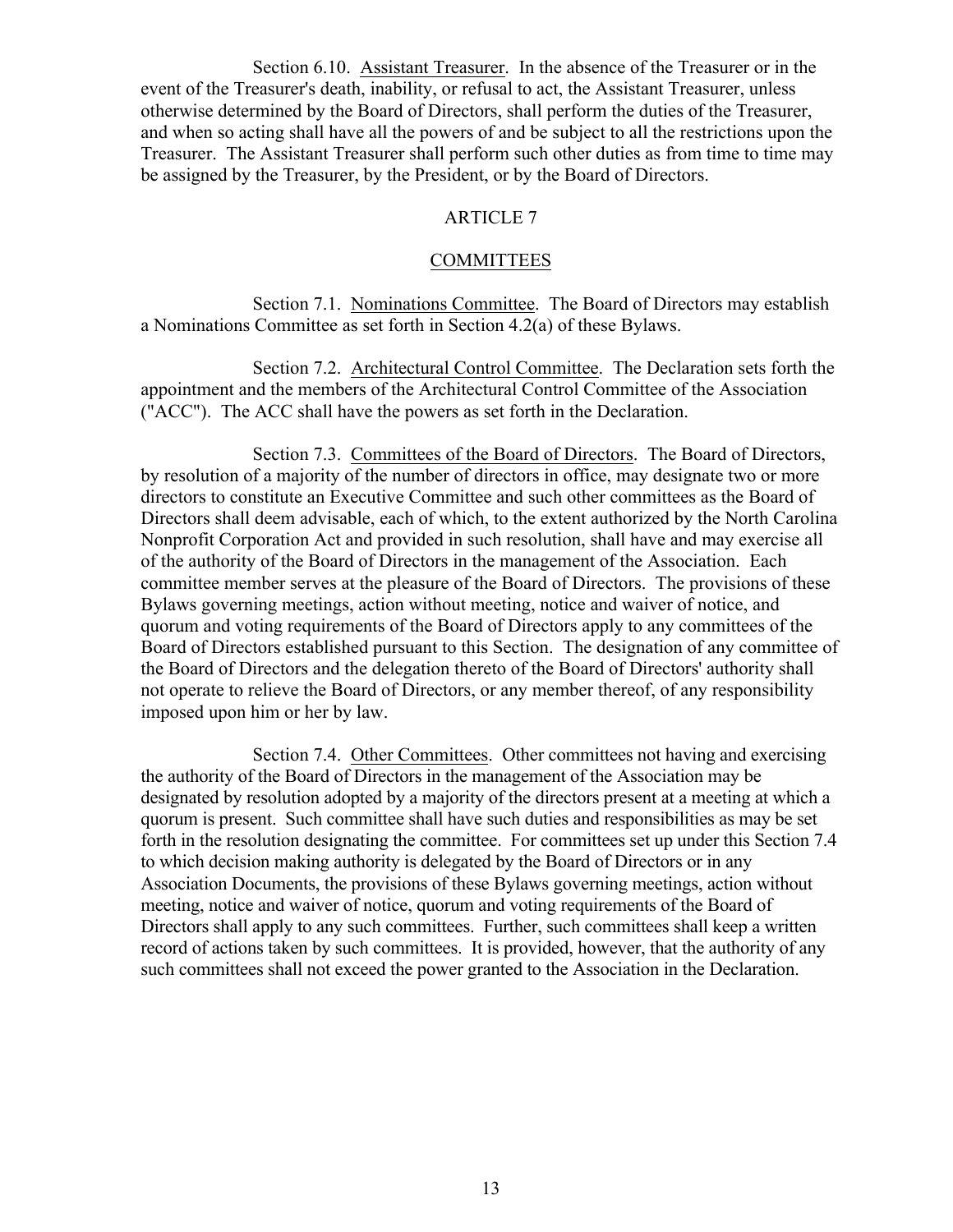## INDEMNIFICATION, ENFORCEMENT, AND OTHER DIRECTOR AND OFFICER **ISSUES**

Section 8.1. Execution of Documents. Unless as may otherwise be provided in a resolution of the Board of Directors, all agreements, contracts, deeds, leases, checks, and other instruments of the Association for expenditures or obligations for Common Expenses and all checks drawn upon reserve accounts, shall be executed by any two (2) individuals designated by the Board of Directors. Any officer of the Association may be designated by Board of Directors resolution to sign a statement of Common Expenses on behalf of the Association.

Section 8.2. Indemnification. The Association shall indemnify, to the fullest extent permitted by law and this Article, any person who is or was a party or is threatened to be made a party to any threatened, pending, or completed action, suit, or proceeding (and any appeal therein), whether civil, criminal, administrative, arbitrative, or investigative and whether or not brought by or on behalf of the Association, by reason of the fact that such person is or was a director, officer, or committee member of the Association, or is or was serving at the request of the Association as a director, officer, partner, trustee, employee, or agent of another corporation, partnership, joint venture, trust, or other enterprise or as a trustee or administrator under an employee benefit plan, or arising out of such party's activities in any of the foregoing capacities, against all liability and litigation expense, including reasonable attorney fees; PROVIDED, HOWEVER, THAT the Association shall not indemnify any such person against liability or expense incurred on account of such person's activities which were at the time taken known or believed by such person to be clearly in conflict with the best interests of the Association or if such person received an improper personal benefit from such activities. The Association likewise shall indemnify any such person for all reasonable costs and expenses (including attorney fees) incurred by such person in connection with the enforcement of such person's right to indemnification granted herein.

The Association shall pay all expenses incurred by any claimant hereunder in defending a civil or criminal action, suit, or proceeding as set forth above in advance of the final disposition of such action, suit, or proceeding upon receipt of and undertaking by or on behalf of such claimant to repay such amount unless it ultimately shall be determined that such claimant is entitled to be indemnified by the Association against such expenses.

The Board of Directors of the Association shall take all such action as may be necessary and appropriate to authorize the Association to pay the indemnification required by this Bylaw, including without limitation, (a) a determination by a majority vote of disinterested directors (i) that the activities giving rise to the liability or expense for which indemnification is requested were not, at the time taken, known or believed by the person requesting indemnification to be clearly in conflict with the best interests of the Association and (ii) that the person requesting indemnification did not receive an improper personal benefit from the activities giving rise to the liability or expense for which indemnification is requested, and (b) to the extent needed, giving notice to the members of the Association.

Any person who at any time after the adoption of this Bylaw serves or has served in any of the aforesaid capacities for or on behalf of the Association shall be deemed to be doing or to have done so in reliance upon, and as consideration for, the right of indemnification provided herein. Such right shall inure to the benefit of the legal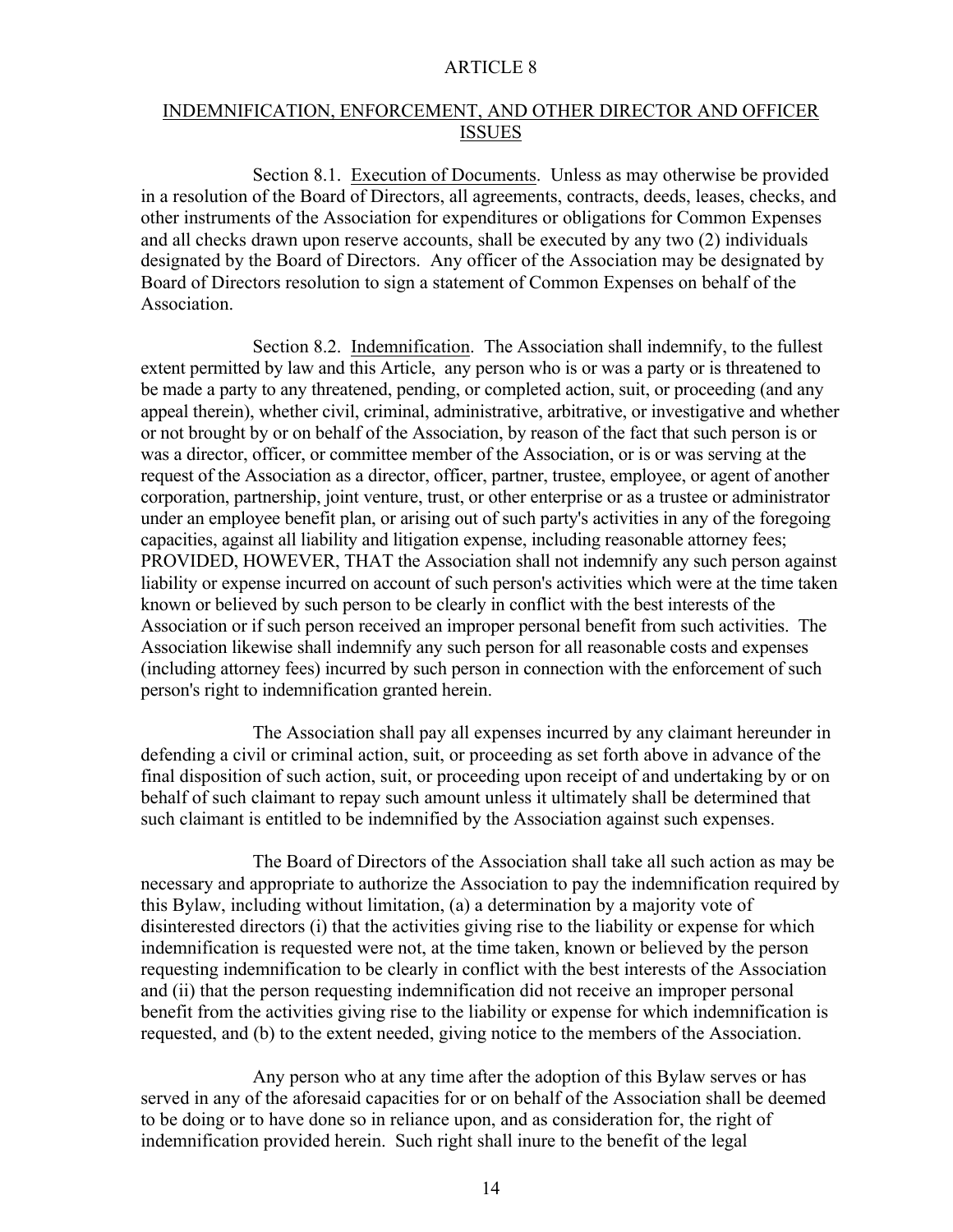representatives of any such person and shall not be exclusive of any other rights to which such person may be entitled apart from the provision of this Bylaw.

Section 8.3. Compensation of Directors and Officers. No salary or other compensation shall be paid by the Association to any director or officer of the Association for serving or acting as such, but this shall not preclude the payment of salary or other compensation for the performance by any person serving as a director or officer for services provided to the Association in a capacity other than that of director or officer nor shall it preclude the reimbursement of reasonable, ordinary, and necessary expenses incurred in serving or acting as a director or officer.

# Section 8.4. Enforcement and Collections of Dues and Assessments.

(a) Invoices for annual Association dues shall be issued by the Association to the members on or before March 31 of the relevant calendar year. A "late payment" fee may be imposed on any and all delinquent accounts for dues and assessments not to exceed the greater of \$20.00 per month or ten percent (10%) of any assessment installment unpaid and remaining unpaid for thirty (30) days. Additionally, forty-five (45) days from billing, interest will be assessed on any past due common expense assessment or installment thereof at the rate of eighteen percent (18%) per year. Proper legal procedures may be commenced to assure all financial obligations due to the Association are collected. Any and all collection charges, reasonable attorneys' fees, and court costs incurred by the Association in the collection of past due accounts will be added to any monies due the Association to the extent allowed under North Carolina law.

(b) A Lot Owner shall be subject to a fine as provided in N.C. Gen. Stat. §§47F-3-102(12) and 47F-3-107.1 for such Owner's violation of the Association Documents. The Lot Owner charged with a violation shall be given notice of the charge, the opportunity to be heard and present evidence, and notice of the decision. A hearing shall be held before the Board of Directors to determine if a Lot Owner is in violation of the Association Documents. If it is decided by the Board of Directors that a fine should be imposed for a violation of the Governing Documents, a fine not to exceed one hundred dollars (\$100.00) may be imposed for the violation and, without further hearing, for each day more than five (5) days after the decision that the violation continues. Such fines shall be assessments secured by liens as provided by N.C. Gen. Stat. §47F-3-116. As used in this section, the violation of the Association Documents by an Owner's family members, guests, or tenants shall be deemed a violation by the Owner.

# ARTICLE 9

## BOOKS AND RECORDS

Section 9.1. Maintenance of Books and Records and Financial Review. The Association shall keep books and records as required by Article 16 of the North Carolina Nonprofit Corporation Act. The Association may cause to be adopted procedures for such level of financial review and compilation of the Association as the Board of Directors may determine appropriate, which may include an audit or some lesser level of review. The cost of any such financial review shall be a Common Expense.

Section 9.2. Availability. The books and records of the Association shall be available for inspection by the members and their attorneys and accountants pursuant to the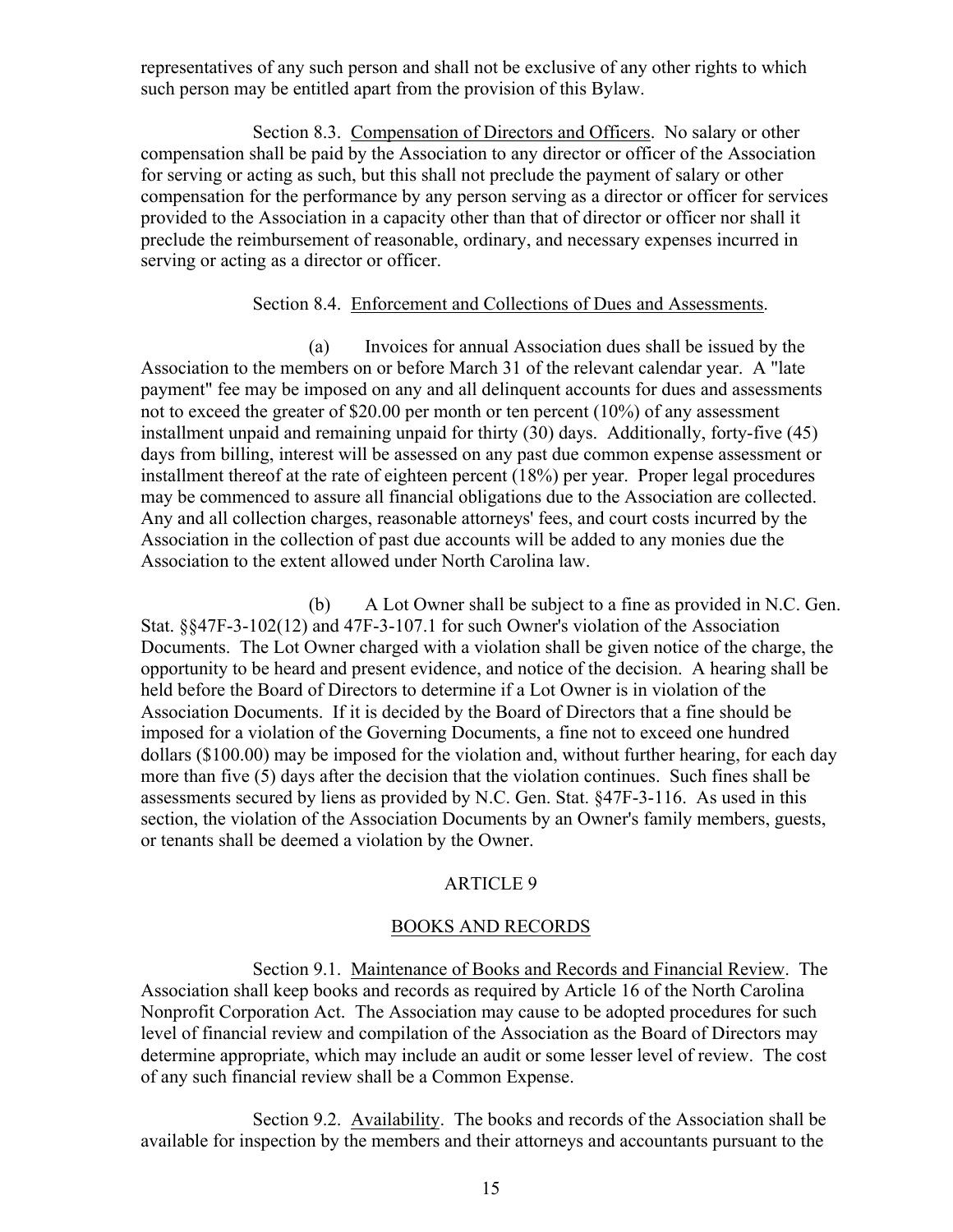terms and conditions of Article 16 of the North Carolina Nonprofit Corporation Act and Article 3 of the North Carolina Planned Community Act.

Section 9.3. Accounting Report. Within one hundred twenty (120) days after the end of each fiscal year, the Board of Directors shall make available to members an itemized accounting of the Common Expenses actually incurred and paid for such fiscal year, together with a tabulation of the amounts collected pursuant to the budget adopted by the Board of Directors for such fiscal year, and showing the net amount over or short of the actual expenditures plus reserves.

In addition, the Board of Directors, in its sole discretion, may authorize an audit of the Association or any other level of financial review of the books and records of the Association, and if authorized, such service shall be a Common Expense of the Association. In the event that an Owner or Owners request an audit of the Association and the Board of Directors does not authorize an audit, an audit may be conducted and paid for by the requesting Owner or Owners.

Section 9.4. Fiscal Year. The fiscal year of the Association shall be fixed by the Board of Directors.

Section 9.5. Seal. The corporate seal of the Association shall consist of two concentric circles between which is the name of the Association and in the center of which is inscribed "SEAL"; and such seal, in the form approved by the Board of Directors, shall be adopted by the Board as the corporate seal of the Association.

## ARTICLE 10

## NOTICES

Except as specifically provided otherwise in the Declaration, these Bylaws, or the North Carolina Nonprofit Corporation Act, all notices, demands, bills, statements, or other communications shall be in writing and shall be deemed to have been duly given if delivered personally, electronically, or sent by United States mail, postage prepaid, or if notification is of a default or lien, sent by registered or certified United States mail, return receipt requested, postage prepaid: (a) if to an Owner, at the physical or email address which the Owner shall designate in writing and file with the Secretary or, if no such address is designated, at the address of the Lot of such Owner; and (b) if to the managing agent, at the principal office of the managing agent or at such other address as shall be designated by notice in writing to the Association. If a Lot is owned by more than one Person, each such Person who so designates an address in writing to the Secretary shall be entitled to receive all notices hereunder, otherwise the Person receiving the notice shall have the responsibility for notifying the other Persons comprising the Owner.

## ARTICLE 11

## AMENDMENTS TO BYLAWS

These Bylaws may be amended or repealed and new Bylaws may be altered, amended, or repealed at any time by the members and by the Board of Directors pursuant to the applicable provisions of the North Carolina Nonprofit Corporation Act.